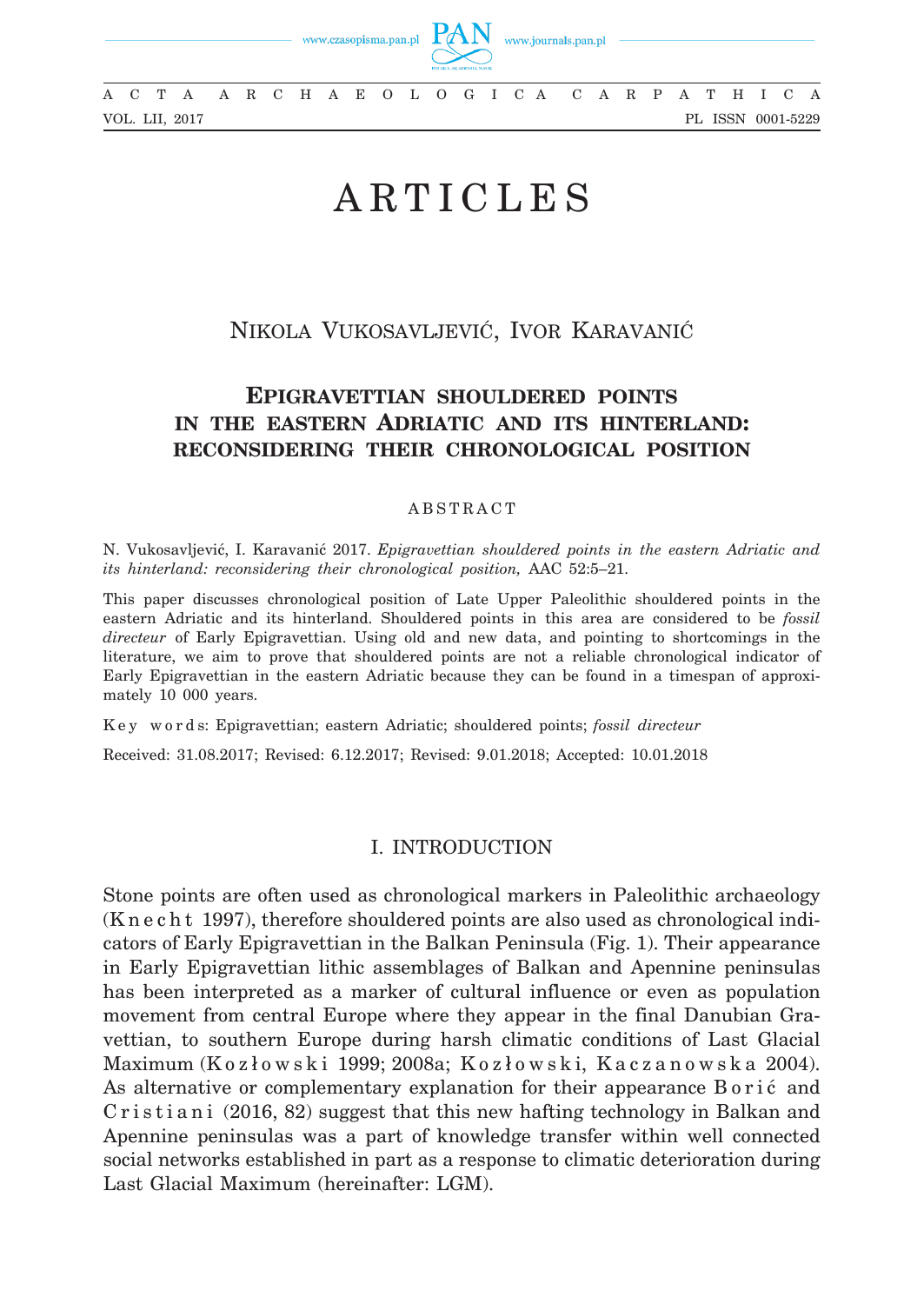

6 Nikola Vukosavljević, Ivor Karavanić



Fig. 1. Epigravettian shouldered points; drawn by M. Rončević. 1 — Šandalja II; 2 — Jama v Lozi; 3–5 — Kastritsa; redrawn after M. M a l e z 1987 (Šandalja II), B r o d a r 1986 (Jama v Lozi), A d a m 1999 (Kastritsa)

The aim of this paper is to inform about chronological positions of this type of stone tool that is often taken as type fossil of the Early Epigravettian in the eastern Adriatic and its hinterland and not to try to give additional possible explanation for the appearance of this innovation in lithic technology, because both explanations mentioned above could be possible.

Chronological periodization of Epigravettian in the eastern Adriatic and hinterland (see Basler 1979; Karavanić 1999) has traditionally relied on Italian classification differentiating between Early, Developed and Late Epigravettian,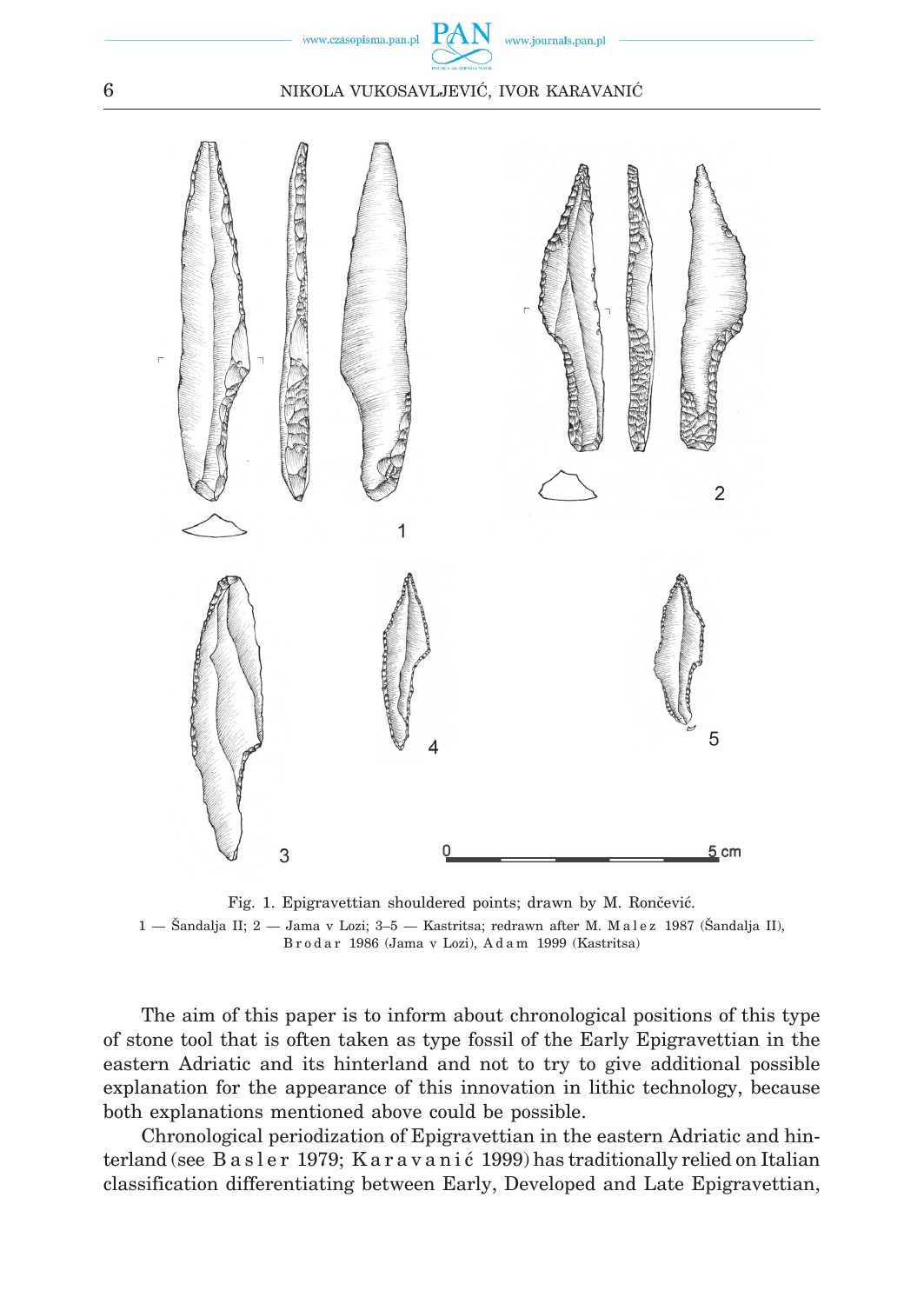#### EPIGRAVETTIAN SHOULDERED POINTS IN THE EASTERN ADRIATIC...  $7$

with Romanellian as a final phase of the Late Epigravettian  $(B$  artolomei, B r o g l i o, P a l m a d i C e s n o l a 1979). This periodization usually considered shouldered points as indicators of Early Epigravettian. This situation was mainly a result of more intense research and better knowledge of Epigravettian in the Apennine peninsula (i.e. western Adriatic) compared to eastern Adriatic which for a long time did not have as many found Epigravettian sites and their lithic assemblages were often not systematically and comprehensively researched. However, such chronological periodization for eastern Adriatic now needs to be reconsidered given the results of new research studies. This paper aims to explore earlier part of the mentioned Epigravettian periodization in the eastern Adriatic and its hinterland.

In order to do so, we will consider Epigravettian sites of the modern-day Slovenia, Croatia, Bosnia and Herzegovina, Montenegro and Greece (its northwestern part) where shouldered points or shouldered pieces have been found. Although sites in northwestern Greece are located in the Ionian hinterlands they are also considered in this paper because of their proximity to the south borders of the Adriatic region.

# II. Epigravettian settlement in the eastern Adriatic and its hinterland

Epigravettian is the best known Paleolithic period in the eastern Adriatic. Initial research of Epigravettian in this area dates from the end of the 19th century  $(Bul<sub>i</sub> 1891; K<sub>o</sub> m  $\geq 2008$ ), however it should be noted that Epigravettian age$ of the excavated sites was recognized much later. Majority of researched sites are caves, and only rarely open-air sites are recorded and excavated (B a l b o, Komšo, Miracle 2006). Such bias towards cave sites in the Balkans has been noted earlier by Runnels *et al.* (2004, 22). Epigravettian sites are clustered in northwestern and southeastern part of the Adriatic, i.e. in the Istrian peninsula and Montenegro hinterlands thanks to intensive field work in these areas (M i h a i l o v i ć 1998; M i r a c l e 2006; K o m š o 2009; J a n k o v i ć *et al.* 2016), while the area in-between has a lower number of Epigravettian sites.

Only a few sites can be dated based on  $^{14}$ C dates to LGM and to period immediately preceding LGM. Layer C/d from Šandalja II (hereinafter: Šandalja) near Pula in Istria i.e. northwestern Croatia belongs to the period of pre-LGM with caution (Table 1; Karavanić 1999, 90; however also see Karavanić *et al.* 2013, note 52). Archaeological horizon LUP-A discovered in Vela spila cave on the island of Korčula, layers from Blazi cave in north-central Albania and remains found in Badanj cave in Pokrivenik on the island of Hvar (see Table 1 for dates and accompanying references) all belong to the period of LGM. It is important to mention that archaeological layers in Badanj cave in Pokrivenik are mixture of remains from Late Upper Paleolithic and Neolithic (Forenbaher 2002). However, radiocarbon dates, as well as lithic industry characteristics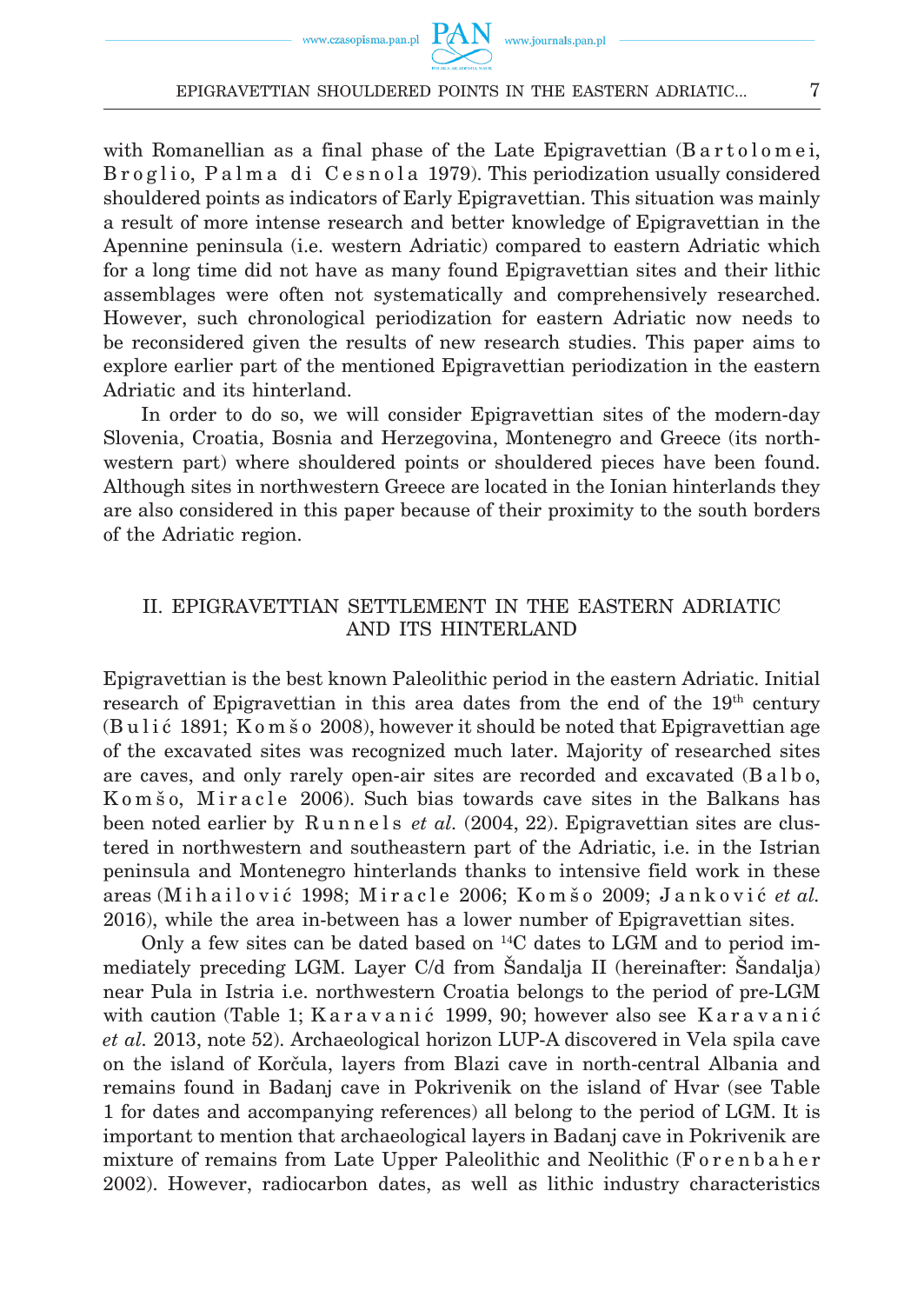| eastern Adriatic Epigravettian. Dates calibrated using OxCal 4.3 (Bronk Ramsey 2009) and calibration curve<br>⊱ | IntCal 13 (Reimer et al. 2013). Shaded dates are rejected as unreliable |
|-----------------------------------------------------------------------------------------------------------------|-------------------------------------------------------------------------|
|                                                                                                                 |                                                                         |

| Site                               | Horizon/Depth<br>$_{\rm Layer/}$ | Material                | Lab. No.                 | uncal bp                               | cal BP $1\sigma$ | Climate period  | Reference                                             |
|------------------------------------|----------------------------------|-------------------------|--------------------------|----------------------------------------|------------------|-----------------|-------------------------------------------------------|
|                                    |                                  |                         |                          | Slovenia                               |                  |                 |                                                       |
| Ovčja jama                         | 4                                | charcoal                | KN-48                    | $19540 \pm 500$                        | 24120-22930      | LGM             | 1974<br>$0$ sole                                      |
|                                    |                                  |                         |                          | Istria                                 |                  |                 |                                                       |
| Savudrija                          | ≏                                | concretion<br>limestone | Z-488                    | $11,155 \pm 209$                       | 13190-12790      | Bølling-Allerød | Malez, Sliepčević,<br>Malez, Poje 1976;<br>Srdoč 1979 |
| Šandalja II                        | ğ,                               | bone                    | OxA-26873                | 39<br>$\ddot{+}$<br>8251               | 12750-12690      | Younger Dryas   | et al. 2014<br>Sršen<br>Oros                          |
| Šandalja II                        | $\overline{\omega}$<br>щ         | animal bone             | GrN-4976                 | $10,830 + 50$                          |                  |                 | Malez, Vogel 1969                                     |
| Šandalja II                        | $\frac{8}{3}$                    | bone                    | OxA-26874                | 55<br>$\ddot{}$<br>12295               | 14350-14090      | Bølling-Allerød | Sršen et al. 2014<br>Oros                             |
| Šandalja II                        | B/s                              | human bone              | KIA-23489                | $11025 \pm 60$                         | 12980-12800      | Bølling-Allerød | al. 2015<br>et<br>Richards                            |
| Šandalja II                        | B/s                              | charcoal                | GrN-4978                 | $12320 \pm 100$                        | 14570-14100      | Bølling-Allerød | Malez, Vogel 1969                                     |
| Šandalja II                        | B/d                              | animal bone             | Z-2421                   | $10140 \pm 160$                        |                  |                 | Obelić et al. 1994                                    |
| Šandalja II                        | B/d                              | charcoal                | CAMS-12062               | $10990 \pm 60$                         |                  |                 | Miracle 1995                                          |
| Šandalja II                        | <b>B/C</b>                       | bone                    | OxA-26872                | $12035 + 55$                           |                  |                 | $Sr\check{ }$ en et al. 2014<br>Oros                  |
| Šandalja II                        | <b>B/C</b>                       | bone                    | OxA-26871                | ±55<br>12680                           | 15220-15000      | Oldest Dryas    | al. 2014<br>$\mathfrak{e}$<br>Sršen<br>Oros           |
| Šandalja II                        | B/C                              | animal bone             | Z-2423                   | $13050 \pm 220$                        | 15940-15290      | Oldest Dryas    | Obelić et al. 1994                                    |
| Šandalja II                        | $\frac{5}{5}$                    | bone                    | OxA-26870                | $\overline{50}$<br>$\ddot{+}$<br>11515 |                  |                 | et al. 2014<br>Sršen<br>Oros                          |
| $\check{\mathrm{S}}$ andalja $\Pi$ | S<br>CS                          | bone                    | OxA-26869                | 55<br>$12940 =$                        | 15580-15330      | Oldest Dryas    | Sršen et al. 2014<br>Oros                             |
| $\check{\rm S}$ andalja $\Pi$      | $\frac{5}{5}$                    | animal bone             | Z-2424                   | $13120 \pm 230$                        | 16050-15360      | Oldest Dryas    | Obelić <i>et al.</i> 1994                             |
| Šandalja II                        | 3<br>O                           | charcoal                | Z-193                    | $20750 \pm 400$                        | 25470-24500      | pre-LGM         | Srdočetal. 1973                                       |
| Nugljanska peć                     | G                                | $\sim$                  | $-X - 2462 - 26$<br>OxA- | $11160 \pm 50$                         | 13090-12990      | Bølling-Allerød | Birch, Miracle<br>Pilaar<br>2015                      |

## 8 NIKOLA VUKOSAVLJEVIĆ, IVOR KARAVANIĆ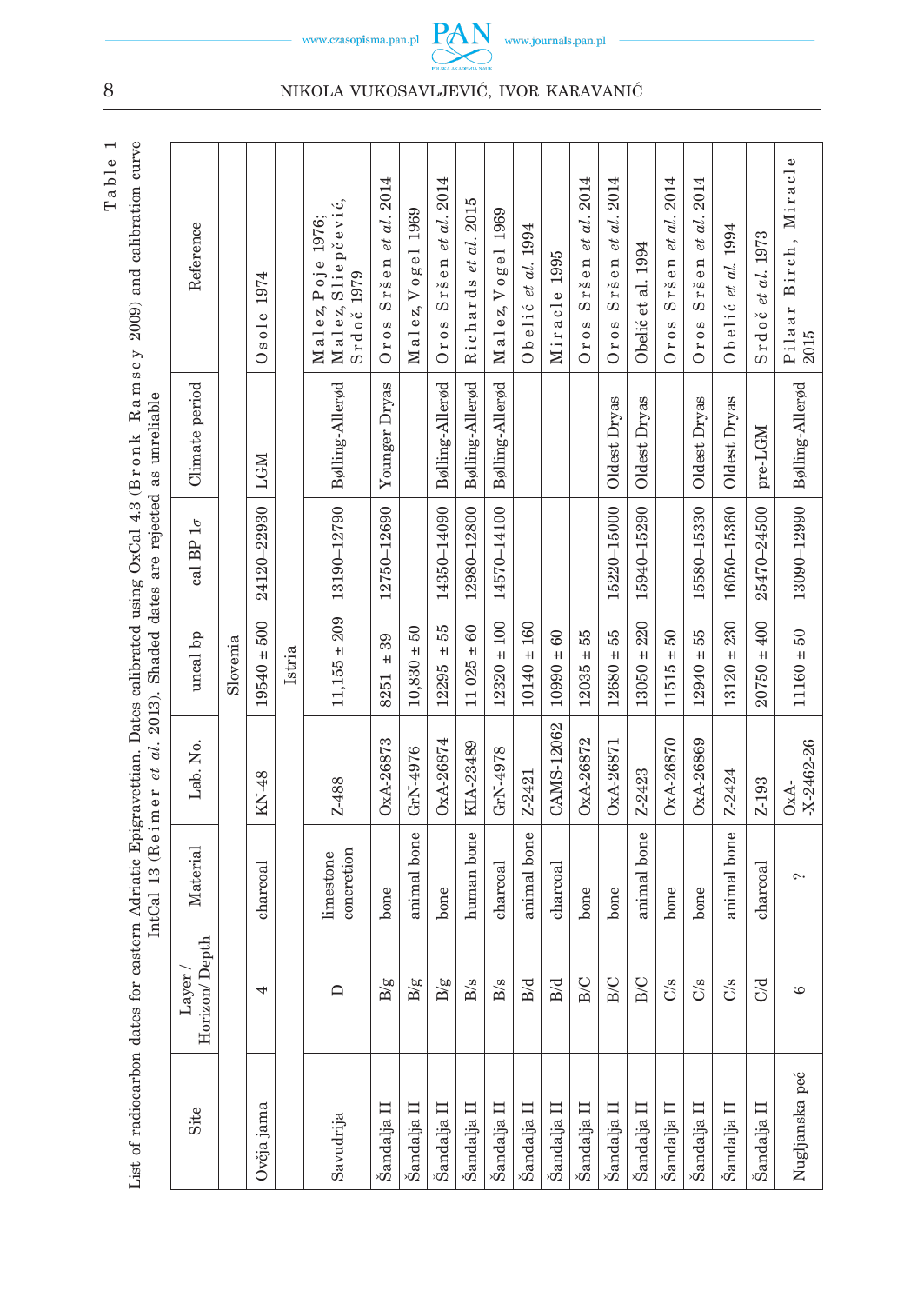| Miracle, Forenbaher<br>2000<br>Bølling-Allerød | Miracle<br>Birch,<br>Pilaar<br>2015<br>Bølling-Allerød | Miracle 2005<br>Younger Dryas<br>Preboreal/ | 2001<br>Miracle<br>Younger Dryas | Miracle1997<br>Younger Dryas | 2005<br>Miracle<br>Younger Dryas | 2005<br>Miracle<br>Bølling-Allerød | 2001<br>Miracle           | Miracle, Forenbaher<br>2000<br>Bølling-Allerød | Miracle, Forenbaher<br>2000<br>Bølling-Allerød | Miracle, Forenbaher<br>2000<br>Allerød/Oldest<br>Bølling-<br>Dryas | et al. 2014<br>Sršen<br>Oros<br>Oldest Dryas | Percan, Komšo, Bekić<br>2009; Simonet 2013<br>Bølling-Allerød | Percan, Komšo, Bekić<br>2009; Simonet 2013<br>Oldest Dryas |                                | Klindžić et al.<br>$\check{\mathbf{S}}$ o $\check{\mathbf{s}}$ i $\acute{c}$ |
|------------------------------------------------|--------------------------------------------------------|---------------------------------------------|----------------------------------|------------------------------|----------------------------------|------------------------------------|---------------------------|------------------------------------------------|------------------------------------------------|--------------------------------------------------------------------|----------------------------------------------|---------------------------------------------------------------|------------------------------------------------------------|--------------------------------|------------------------------------------------------------------------------|
|                                                |                                                        |                                             |                                  |                              |                                  |                                    |                           |                                                |                                                |                                                                    |                                              |                                                               |                                                            |                                | Oldest Dryas                                                                 |
| 13450-13280                                    | 15010-14590                                            | 12070-11390                                 | 11980-11650                      | 12730-12170                  | 12160-11840                      | 13100-12910                        |                           | 13340-13140                                    | 13430-13310                                    | 14980-14420                                                        | 15730-15440                                  | 13260-13130                                                   | 16030-15780                                                |                                | 17280-17020                                                                  |
| $11520 \pm 90$                                 | $12510 + 55$                                           | $10140 \pm 180$                             | $10150 \pm 60$                   | $10610 \pm 200$              | $50\,$<br>$10280 =$              | $11150 \pm 80$                     | 270<br>$\ddot{}$<br>11160 | $11410 \pm 90$                                 | $50\,$<br>$11530 +$                            | $12490 \pm 100$                                                    | ± 65<br>13017                                | $50\,$<br>$11350 +$                                           | $13230 + 70$                                               | Croatian Littoral's hinterland | $14100 \pm 60$                                                               |
| Beta-127705                                    | $-X - 2462 - 22$<br>OxA-                               | OxA-8449                                    | Beta-131626                      | Z-2574                       | Beta-188919                      | Beta-145095                        | Z-2636                    | Beta-127706                                    | Beta-120275                                    | OxA-8448                                                           | LTL5775A                                     | GrA40926                                                      | Beta-249371                                                |                                | Beta-334806                                                                  |
| $\sim$                                         | $\sim$                                                 | charcoal                                    | charcoal                         | charcoal                     | charcoal                         | $character$                        | charcoal                  | $char cal$                                     | charcoal                                       | $_{\rm{characteral}}$                                              | $\sim$                                       | $\sim$                                                        | $\sim$                                                     |                                | animal bone                                                                  |
| $\infty$                                       | $\infty$                                               | (Horizon T2b)<br>39.1                       | 33                               | ,32,34<br>$\overline{5}$     | Horizon <sub>S</sub>             | $(Horizon U+V)$<br>373.1           | 207                       | II/3                                           | <b>I/3A</b>                                    | N                                                                  | $\sim$                                       | Horizon C<br>(niveau 3)                                       | Horizon D<br>(nivean 4)                                    |                                | 100                                                                          |
| Nugljanska peć                                 | Nugljanska peć                                         | Pupićina peć                                | Pupićina peć                     | Pupićina peć                 | Pupićina peć                     | Pupićina peć                       | Pupićina peć              | Vešanska peć                                   | Vešanska peć                                   | Vešanska peć                                                       | Ljubićeva pećina                             | Ljubićeva pećina                                              | Ljubićeva pećina                                           |                                | Zala                                                                         |

EPIGRAVETTIAN SHOULDERED POINTS IN THE EASTERN ADRIATIC... e e



9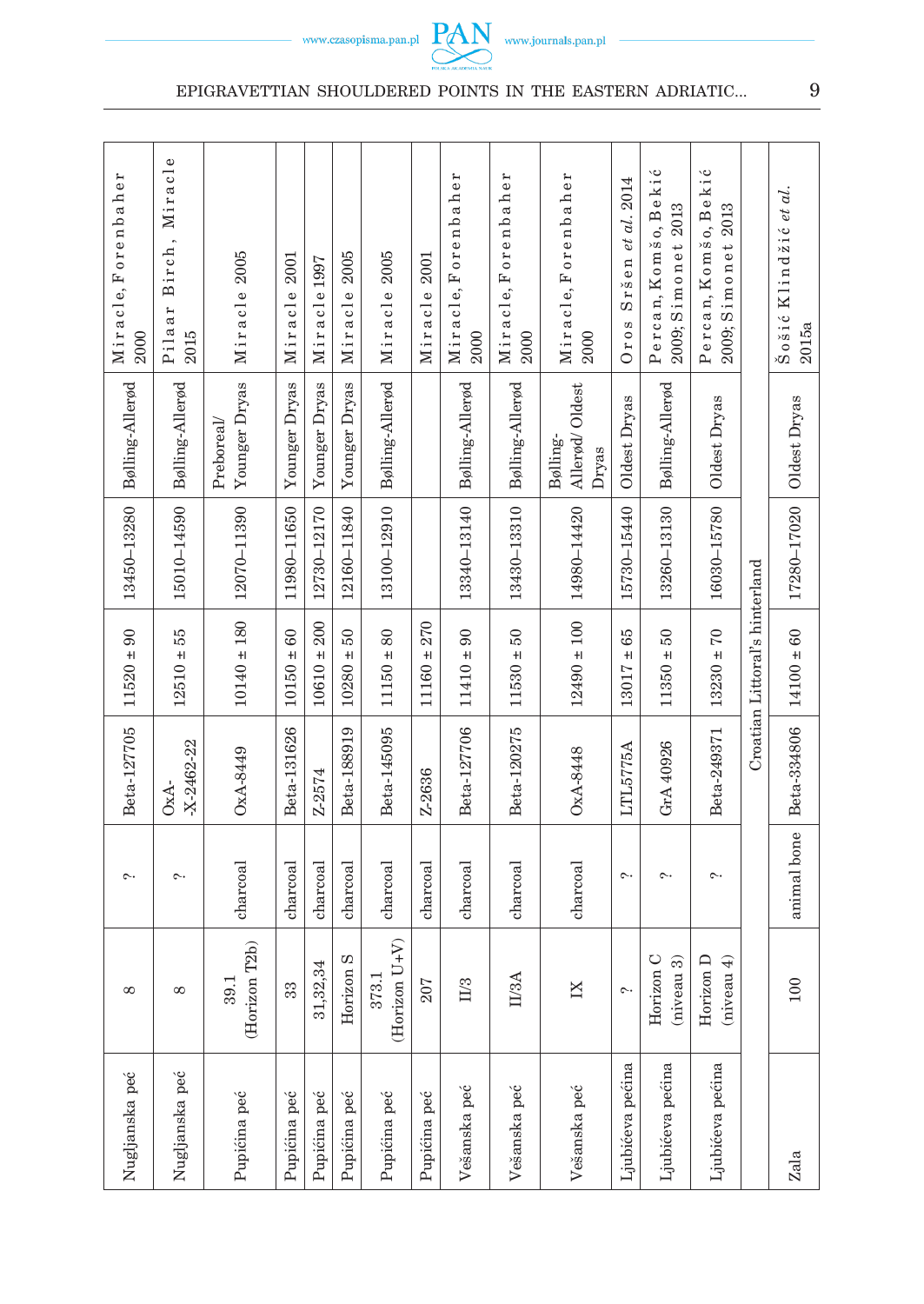|                         |                                |                                |                                       |                   | 2008                        |                          |                  |                         |                         |                                     |                                     |                                                                                     |                   |                         |                                                                |                                  |
|-------------------------|--------------------------------|--------------------------------|---------------------------------------|-------------------|-----------------------------|--------------------------|------------------|-------------------------|-------------------------|-------------------------------------|-------------------------------------|-------------------------------------------------------------------------------------|-------------------|-------------------------|----------------------------------------------------------------|----------------------------------|
| Reference               |                                | Karavanić et al. 2007;<br>2008 | Šošić Klindžić <i>et al.</i><br>2015a |                   | 2005; Komšo<br>Brusić       | Vujević, Parica 2011     |                  | 2002<br>Forenbaher      | 2002<br>Forenbaher      | Obelić et al. 1994;<br>Miracle 1995 | Obelić et al. 1994;<br>Miracle 1995 | Klindžić <i>et al</i> .<br>$\frac{\check{\mathbf{S}}\, \mathbf{o}}{2015\mathbf{b}}$ |                   | Čečuk, Radić 2002; 2005 | arbstein et al. 2012<br>Radić, Lugović,<br>Marjanac 2008;<br>匞 | Farbstein et al. 2012            |
| Climate period          |                                | Oldest Dryas                   | Oldest Dryas                          |                   | Younger Dryas<br>Preboreal/ | Bølling-Allerød          |                  | LGM                     | LGM                     | Bølling-Allerød                     | Oldest Dryas                        | Bølling-Allerød                                                                     |                   | Bølling-Allerød         | Bølling-Allerød                                                | Bølling Allerød/<br>Oldest Dryas |
| cal BP $1\sigma$        |                                | 16900-16630                    | 16160-15940                           |                   | 12040-11610                 | 14550-14150              |                  | 17740-17440             | 18280-18000             | 14200-13470                         | 16220-15300                         | 13710-13460                                                                         |                   | 14230-14080             | 14280-14100                                                    | 15290-14930                      |
| uncal bp                | Croatian Littoral's hinterland | $50\,$<br>$13840 =$            | $13340 \pm 60$                        | Northern Dalmatia | $\pm$ 100<br>10160          | $12350 + 70$             | Central Dalmatia | $14430 \pm 100$         | $14920 \pm 100$         | 270<br>$11980 \pm$                  | $13160 \pm 310$                     | $11740 \pm 90$                                                                      | Southern Dalmatia | $12260 \pm 40$          | $12290 \pm 40$                                                 | $12700 \pm 100$                  |
| Lab. No.                |                                | Beta-228734                    | Beta-334805                           |                   | Z-3383                      | Beta-277309              |                  | TO-3425                 | TO-3426                 | Z-2404                              | Z-2403                              | Beta-218732                                                                         |                   | <b>VERA-2346</b>        | VERA-2345                                                      | Z-3989                           |
| Material                |                                | animal bone                    | animal bone                           |                   | $\sim$                      | $\sim$                   |                  | $\alpha$ charcoal       | $_{\rm{characteral}}$   | animal bone                         | animal bone                         | charccal                                                                            |                   | charcoal                | animal bone                                                    | charcoal                         |
| Horizon/Depth<br>Layer/ |                                | 12                             | 102                                   |                   | $\overline{10}$             | underneath<br>tephra (?) |                  | $\sim$                  | $\sim$                  | $40 \text{ cm}$<br>$\frac{1}{20}$   | $160 \text{ cm}$<br>$140 -$         | 43                                                                                  |                   | 8/6                     | (TYT)<br>8/6                                                   | ver16<br>LUP-G<br>$\Gamma$ ay    |
| Site                    |                                | Zala                           | Zala                                  |                   | Vlakno Cave                 | Vlakno Cave              |                  | Pokriveniku<br>Badanj u | Pokriveniku<br>Badanj u | Kopačina                            | Kopačina                            | Zemunica                                                                            |                   | Vela spila              | Vela spila                                                     | Vela spila                       |

10 NIKOLA VUKOSAVLJEVIĆ, IVOR KARAVANIĆ

 $\begin{picture}(160,10) \put(0,0){\vector(1,0){100}} \put(15,0){\vector(1,0){100}} \put(15,0){\vector(1,0){100}} \put(15,0){\vector(1,0){100}} \put(15,0){\vector(1,0){100}} \put(15,0){\vector(1,0){100}} \put(15,0){\vector(1,0){100}} \put(15,0){\vector(1,0){100}} \put(15,0){\vector(1,0){100}} \put(15,0){\vector(1,0){100}} \put(15,0){\vector(1,0){100}}$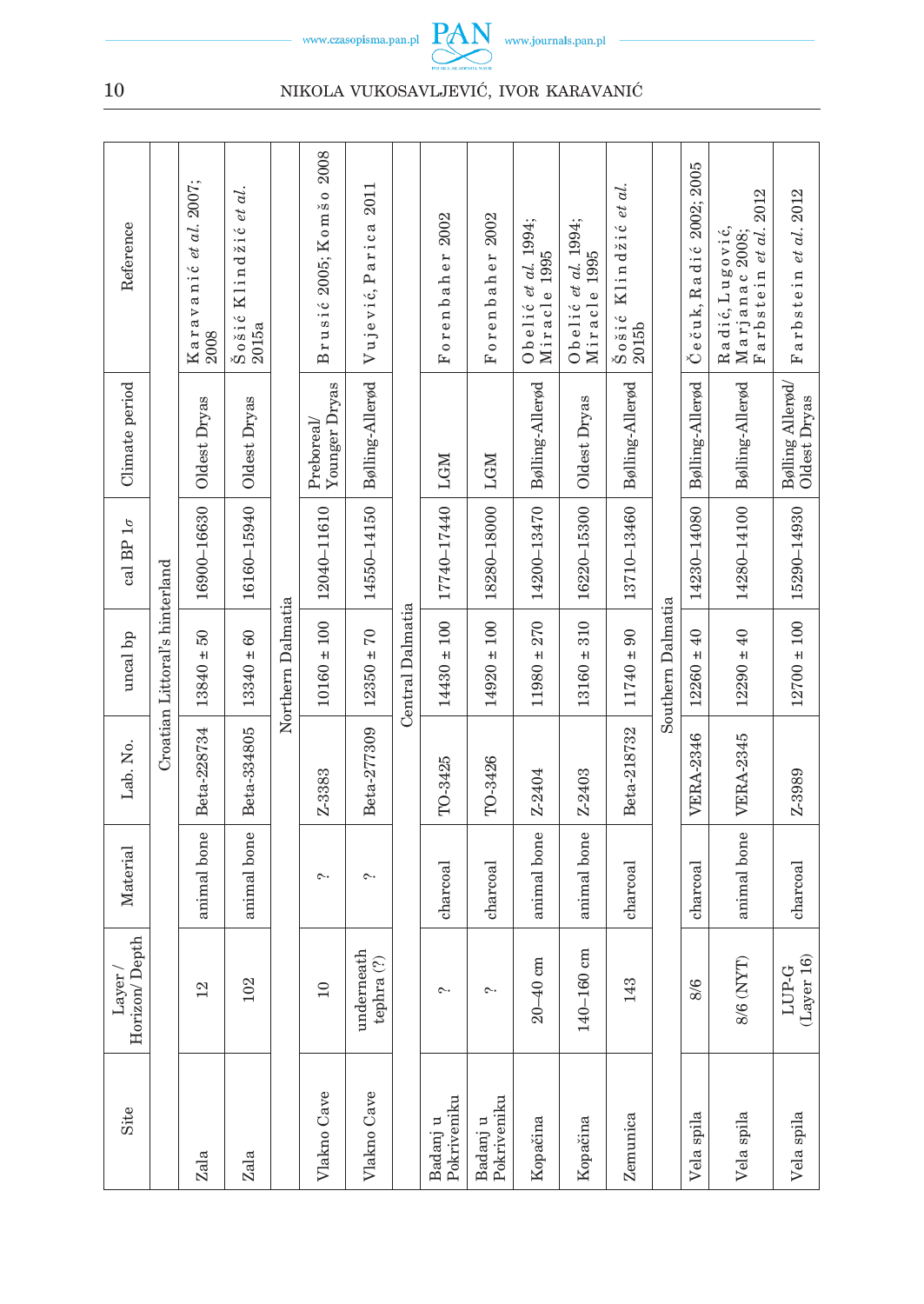| Farbstein <i>et al.</i> 2012 | Farbstein et al. 2012 | Farbstein et al. 2012 | Čečuk, Radić 2002; 2005;<br>Farbstein et al. 2012 |             | Miracle, Sturdy 1991;<br>Whallon 1999 | Miracle, Sturdy 1991;<br>Whallon 1999 |            | 1998<br>Mihailović |         | Hauck et al. 2017     | Hauck et al. 2017         | Hauck et al. 2017     | Hauck et al. 2017     | Hauck et al. 2016     | Petruso et al. 1994;<br>1999<br>Harrold et al. |
|------------------------------|-----------------------|-----------------------|---------------------------------------------------|-------------|---------------------------------------|---------------------------------------|------------|--------------------|---------|-----------------------|---------------------------|-----------------------|-----------------------|-----------------------|------------------------------------------------|
| Oldest Dryas                 | Oldest Dryas          | LGM                   | LGM                                               |             | Bølling-Allerød                       | Oldest Dryas                          |            | Oldest Dryas       |         | <b>LGM</b>            |                           | LGM                   | LGM                   | LGM                   | Bølling-Allerød                                |
| 16150-15840                  | 17340-16990           | 17820-17540           | 19590-19380                                       |             | 14700-14180                           | 16090-15630                           |            | 16910-16430        |         | 17690-17490           |                           | 18710-18570           | 18490-18320           | 19070-18860           | 13330-13140                                    |
| $13300 \pm 100$              | $14100 \pm 100$       | $14500 \pm 100$       | $16140 \pm 60$                                    | Hercegovina | $12380 \pm 110$                       | $13200 \pm 150$                       | Montenegro | $13780 \pm 140$    | Albania | $14,440 \pm 50$       | $11,100 \pm 40$           | $15,360 \pm 50$       | $15,140 \pm 50$       | $15,727 \pm 85$       | $11410 \pm 80$                                 |
| Z-3991                       | Z-3992                | Z-3993                | <b>VERA-2338</b>                                  |             | OxA-2197                              | $OxA-2196$                            |            | $OxA-1895$         |         | Beta-426506           | Beta-426508               | Beta-426501           | Beta-426504           | COL1959.1.1           | Beta-56414                                     |
| charcoal                     | charccal              | charcoal              | charcoal                                          |             | $\sim$                                | animal bone                           |            | animal bone        |         | charcoal              | $charcoal$                | charcoal              | charcoal              | charcoal              | charcoal                                       |
| rer 24)<br>LUP-E<br>(Lay)    | (Layer 32)<br>LUP-D   | (Layer 34)<br>LUP-C   | 8/1 (LUP-A)                                       |             | అ                                     | 13                                    |            | 3 <sub>b1</sub>    |         | (Thench 5)<br>Layer 2 | (Trench $5)$<br>Layer 2-3 | (Thench 5)<br>Layer 3 | (Thench 5)<br>Layer 3 | (Thench 1)<br>Layer 2 | VIII/28                                        |
| Vela spila                   | Vela spila            | Vela spila            | Vela spila                                        |             | Badanj                                | Badanj                                |            | Mališina stijena   |         | Blazi Cave            | Blazi Cave                | Blazi Cave            | Blazi Cave            | Blazi Cave            | Konispol                                       |

epigravettian shouldered points in the eastern adriatic...  $11$ e e

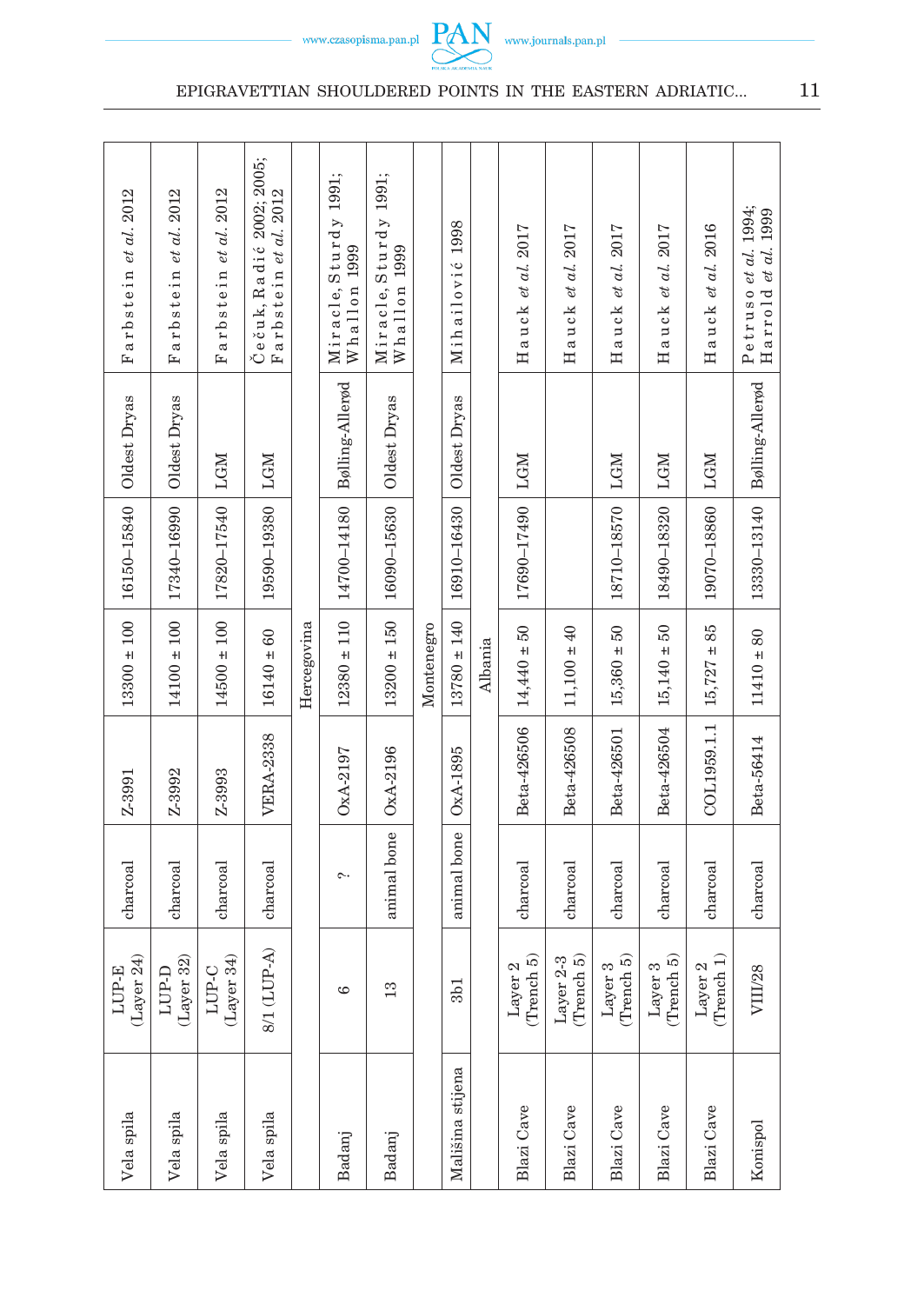are unquestionably proving human presence on this site during Late Upper Paleolithic.

According to radiocarbon dates, slightly higher number of sites belongs to Oldest Dryas. The greatest number of Epigravettian sites belongs to the Late Glacial Interstadial Bølling/Allerød (see Table 1). What is striking from Table 1 is that there is only one available radiocarbon date for all Montenegrin sites. However, on the basis of very detailed techno-typological analyses of lithic assemblages and their comparison with industries from adjacent regions, D. M i h a i l o v i ć (1999) has justly attributed certain Montenegrin lithic assemblages to Late Glacial Interstadial as well as to earlier periods. Greater number of radiocarbon dates for Montenegrin sites could potentially adjust the existing archaeological record due to very intense use of caves and rock-shelters during Epigravettian.

Given the typological characteristics of lithic industries and their stratigraphic positions, a few more sites could be dated to the period from LGM to Late Glacial Interstadial. I. Karavanić (1999, 103) states it is possible to date certain layers in Romuald's cave in Lim channel in Istria (northern Adriatic, Croatia) to Early or Developed Epigravettian on the basis of one shouldered point and one backed bladelet.

According to A. Montet-White (1999) layers IX and X from Crvena stijena could have been deposited in the period from 30 000 to 12 000 uncal bp. Layer X from Crvena stijena, layer 3b1 from Mališina stijena and layers X and IX from Medena stijena could chronologically be attributed to Early Epigravettian (Mihailović, Mihailović 2007; Mihailović 2009). D. Mihailović (2009, 91) considers that layers IX from Crvena stijena and VIII from Medena stijena could be attributed to middle phase of Late Upper Paleolithic which is older than Bølling-Allerød Interstadial. Horizon 5 from Vela špilja cave on the island of Lošinj is also attributed on the basis of lithic artefacts to Late Upper Paleolithic, i.e. to the period of Late Glacial Interstadial Bølling-Allerød and Late Glacial Stadial Younger Dryas (Pilaar Birch, Miracle 2017).

There could be several reasons for relatively small number of sites in the eastern Adriatic and its hinterland which are older than ca. 14000 uncal bp. The first reason could be lower population density compared to Late Glacial Interstadial. Another reason could be the erosion of cave sediments which has been recorded from Jura Mountains to Carpathians and Dinarides (M o n t e t - W h i t e 1994). Such an erosion could have happened in Šandalja where a stratigraphic hiatus of approximately 7 000 radiocarbon years was found between layer C/d and upper layers of complex C (Miracle 1995; Montet-White 1999). G. B a i l e y (1999, 162) considers, when taking into account Epirus where erosion and geological instability was recorded, that lack of layers from certain periods within a single site or even absence of sites in a certain area, is probably a consequence of destroyed or removed sediments and not necessarily a result of true absence of human presence. However, in the case of Klithi and its surroundings, the same author states that lack of traces of human stay during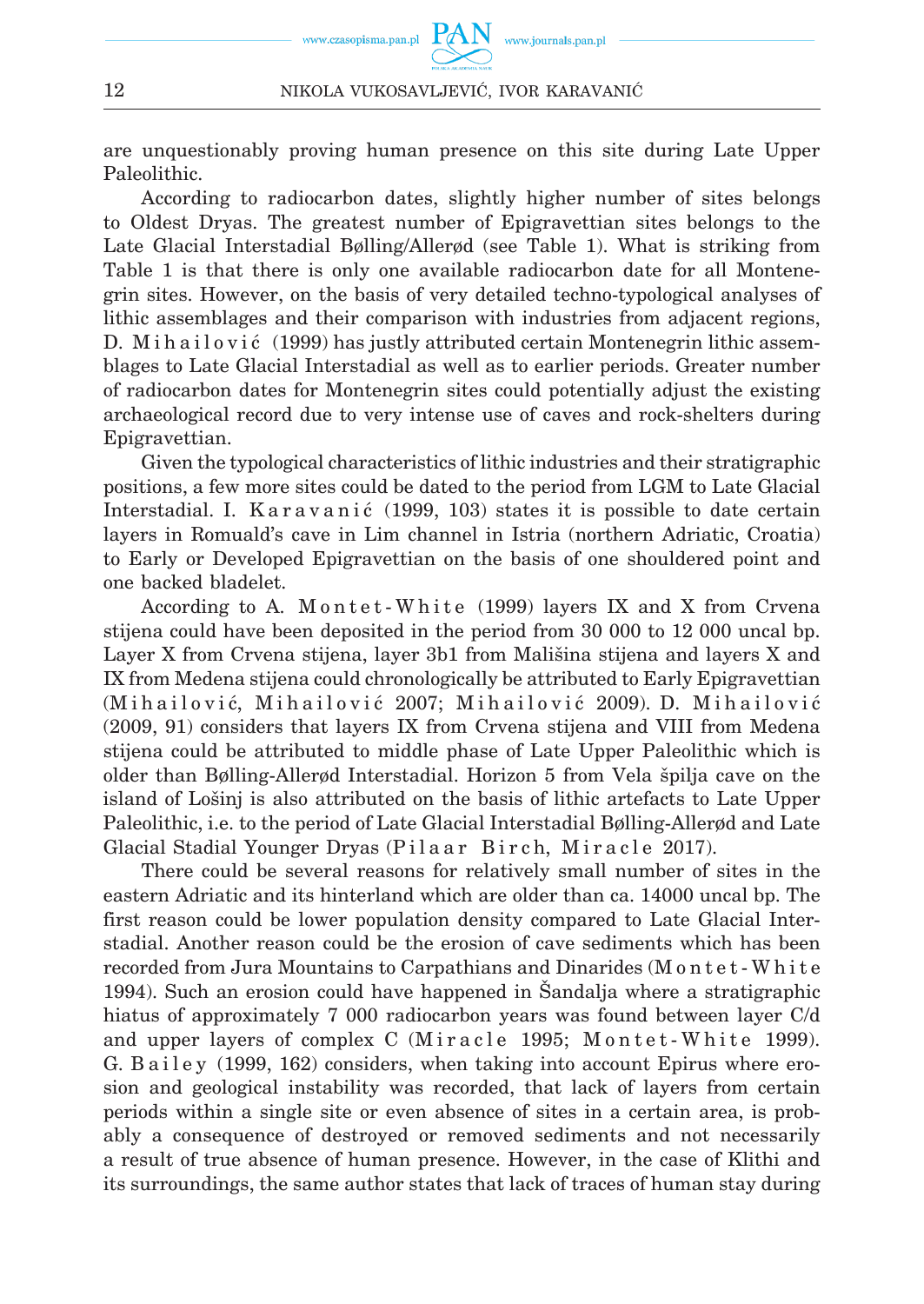certain Paleolithic phases is a result of true absence of human activity in this area. Probably a combination of these two factors mentioned by G. Bailey can be taken as possible explanations for archaeological record of eastern Adriatic and its hinterlands from LGM to Late Glacial Interstadial Bølling-Allerød.

# III. Chronological distribution of shouldered points and shouldered pieces

Lithic assemblages from the Balkan peninsula dated approximately between 20 000 and 16 000 years uncal bp, or even to 14 000 years uncal bp, according to A. Montet-White and J. Kozłowski (1983) and J. K. Kozłowski (1992; 1999; 2008a; 2008b), are characterized by the presence of shouldered points (Fig. 2). Shouldered point from Epigravettian layer from Klissoura Cave 1



Fig. 2. Map showing position of sites with shouldered points mentioned in the text; drawn by Authors.

<sup>1 —</sup> Jama v Lozi and Ovčja jama; 2 — Romuald's cave; 3 — Šandalja II; 4 — Badanj; 5 — Crvena stijena; 6 — Vrbička cave; 7 — Blazi cave; 8 — Kastritsa; 9 — Kadar; 10 — Šalitrena cave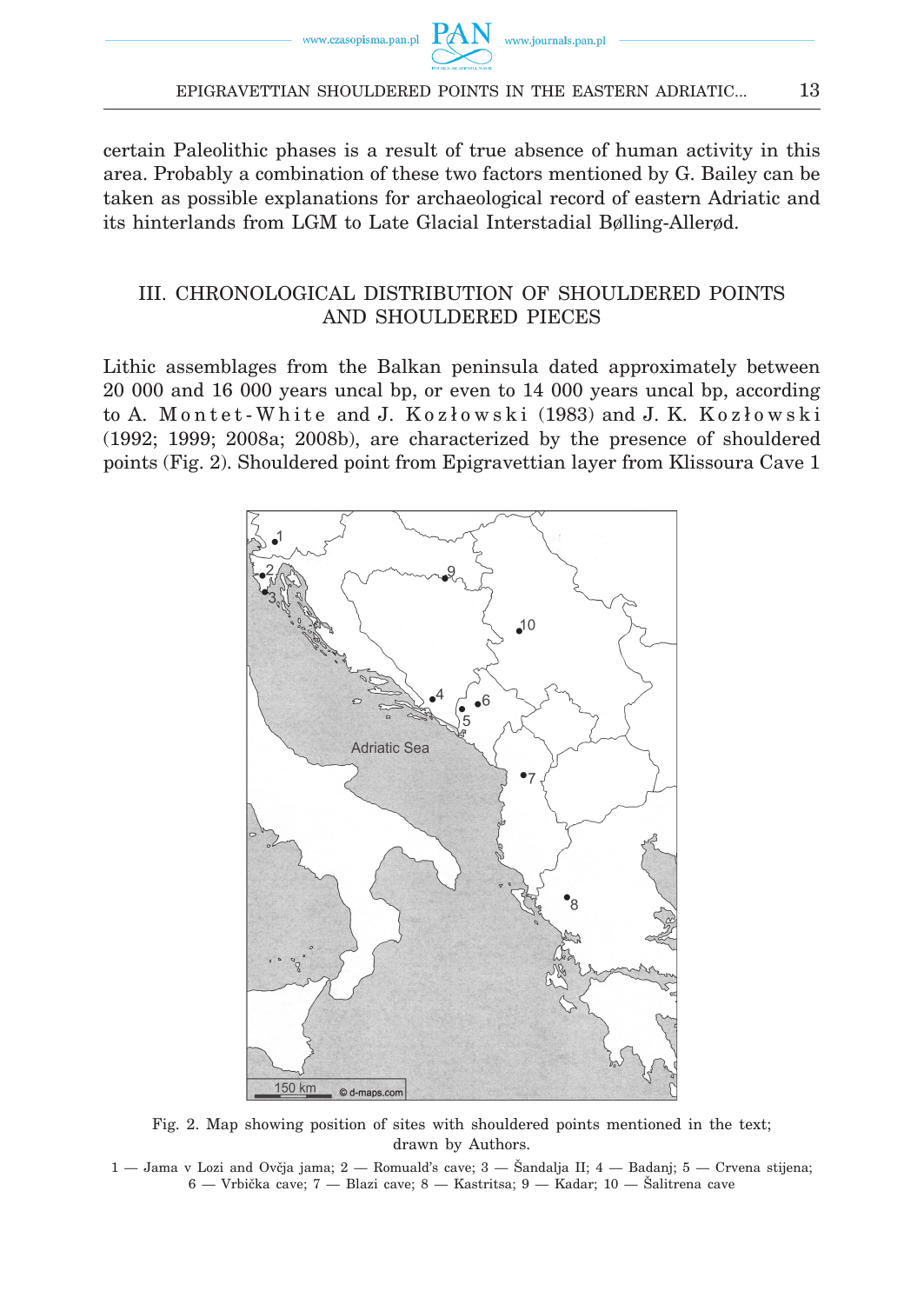has minimum age of 14 280  $\pm$  90 uncal bp (Gd-3872), as the date was obtained from a carbonate fraction (Koumouzelis *et al.* 2001; Kaczanowska,  $Kozłowski, Sobczyk 2010.$ 

According to M on tet - White and K o z lowski (1983) the earliest appearance of shouldered points was recorded in Šandalja and Kastritsa (Epirus, NW Greece) before approximately 20 000 and 19 000 years uncal bp, respectively.

Recent research in Vrbička cave in northwest Montenegro suggests appearance of shouldered points in Adriatic hinterlands before approximately 23 000 years uncal bp (28 000–27 000 cal BP), which would shift their first appearance further into the past to the Gravettian  $(B \text{ or } i \infty)$ . Cristiani 2016).

Here it is necessary to clarify stratigraphic and chronological position of shouldered points from Šandalja which for some time have been referenced in the literature as the earliest specimens of this type of tool that we associate with a new way of hafting. J. K.  $K_0 z_l w_s k_i$  (1999, 320) gives a radiocarbon date from layer C/d for shouldered points from Šandalja that are labeled as coming from complex C. I. Karavanić (1999, 61) and P. T. Miracle (1995, 149) state that archeological finds from Šandalja labeled as coming from complex C could actually to a great extent originate from layers  $C/g$  and  $C/s$ , albeit allowing for a possibility that part of the finds belong to layer C/d as well, but that that is less likely. Mammal faunal remains from complex C are more similar in terms of their composition to layers  $C/s$  and  $C/g$  than they are to layer  $C/d$  (M i r a c l e 1995, 149). If we take into account such a possibility of stratigraphic origin of finds labeled as coming from complex C then we cannot exclude that the age of shouldered points from Šandalja is somewhat younger, meaning that they can be present in lithic assemblage dated to approximately 13 000 years uncal bp, as is the age of layers  $C/s$  and  $C/g$  (Table 1). Moreover, newest radiocarbon dates presented by P. T. Miracle and D. Brajković suggest younger age of layer C/d (K a r a v a n i ć *et al.* 2013, note 52). Hereby proposed upper age limit of shouldered point's appearance in Šandalja would not be significantly different than the age of stratum 1 from Kastritsa (on the basis of earlier set of radiocarbon dates, please see below), which also contains shouldered points and is also the youngest stratum where shouldered points appear on this site.

When taking the example of Kastritsa, it can be concluded that the shouldered point horizon lasts also after 16 000 uncal bp given the fact that they were recorded in stratum 1 which is dated to 13 400  $\pm$  210 uncal bp (16 430– 15 810 cal BP 1*σ*) (I-1960). Shouldered points in Kastritsa appear from stratum 5 which is dated to 19 900  $\pm$  370 uncal bp (24 410–23 500 cal BP; I-2465), with their frequency increasing from older to younger strata, and their greatest number is recorded in the youngest stratum 1 (Bailey *et al.* 1983; Adam 1999). This interpretation is based on old set of radiocarbon dates, while the newest series of radiocarbon dates gives a different view on chronological distribution of shouldered points in Kastritsa. According to new dates, the age of stratum 1 would be  $15\,930 \pm 130$  uncal bp  $(B-143304; Galanidou, Tzedakis 2001)$ or 19 400–19 030 cal BP ( $1\sigma$ ), and age of the stratum 5 is 22 230  $\pm$  210 uncal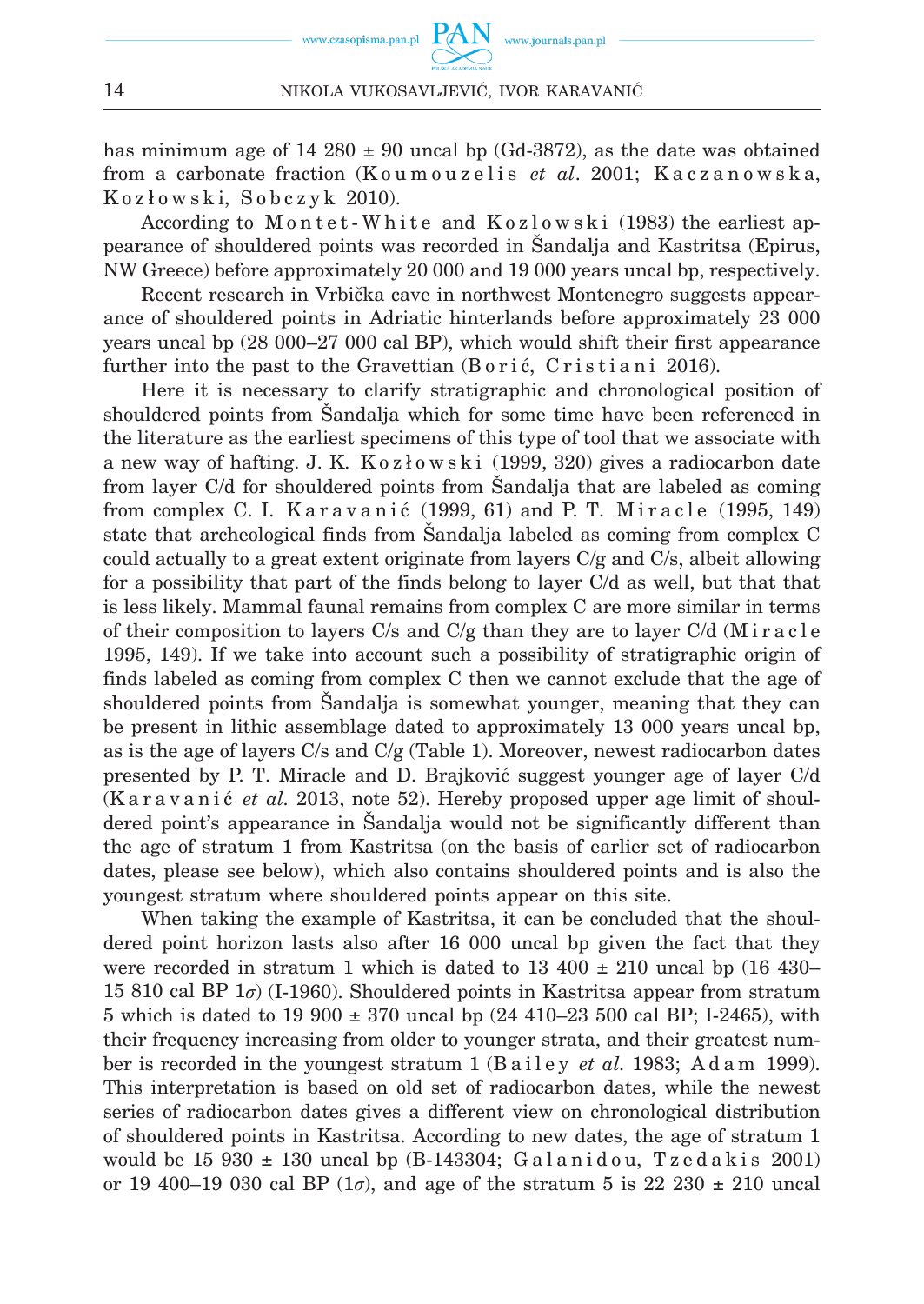bp (26 730–26 150 cal BP), which gives us quite a different perspective. These newest dates shift the appearance and disappearance of shouldered points in Kastritsa for approximately 2 000–3 000 years back to past and therefore their earlier presence on this site would precede LGM and the latest ones would belong to the time of LGM.

Here it is important to emphasize that one shouldered point was recorded in younger phase of Badanj rock-shelter near Stolac in Bosnia and Herzegovina in layer 2a, which is dated to approximately  $12\,380$  uncal bp (W h a l l on 1999, Table 31.4). Also one atypical shouldered point was recorded in layer IX of Crvena stijena and it belongs to Early Epigravettian (M i h a i l o v i ć 2009).

A shouldered point was also found at a Slovenian cave site Jama v Lozi in layer 5, but unfortunately we do not have radiocarbon dates to more precisely determine Late Upper Paleolithic age of the layer in which this type of tool appeared (B r o d a r 1986). Fragments of shouldered points or shouldered pieces were also discovered at another Slovenian site in Ovčja jama cave in lower cultural horizon (layer 4) whose age is approximately 19 000 uncal bp  $(0 \text{ so } \text{le }$ 1962; see Table 1).

Recent paper of H a u c k *et al.* (2017) refers to two shouldered points from layer 4 (trench 5) of Blazi cave in north-central Albania whose minimal age is approximately 18 500 cal BP and therefore belong to LGM.

Besides Šandalja there is another Istrian site where a shouldered point was found, the Romuald's cave, in stratum C, whose age cannot be precisely determined due to lack of radiometric dates (M a l e z 1987).

The closest Pannonian site with recorded shouldered points is the open-air site Kadar located in the northern part of Bosnia and Herzegovina, just above Sava River (M  $o$  n t e t - W h i t e, B a s l e r 1977). Epigravettian horizon with shouldered points from Kadar is dated to the period between 20 000 and 16 500 BP on the basis of thermoluminescence dating (M o n t e t - W h i t e, L a v i l l e, L ezine 1986). Some other shouldered points were found in the central Balkans, in Šalitrena cave located in northwest Serbia, in Gravettian layers whose age could be between 25 000 and 21 000 years BP (M i h a i l o v i  $\epsilon$  2008).

As discussed in the text above, we can see that shouldered points in eastern Adriatic and its hinterland appear already before 23 000 uncal bp in Vrbička cave and Kastritsa, and last up to approximately 13 000 uncal bp, or somewhat later when we find them in Kastritsa (according to the earlier date for stratum 1) and in Badanj, and maybe even in Šandalja. Earlier, J. K. K o z ł o w s k i (2008b) also stressed that shouldered point tradition in Balkan Epigravettian continued after LGM but he does not indicate for how long shouldered points were part of Epigravettian lithic assemblages.

Shouldered points on the Apennine peninsula appear at the time of Early Epigravettian (20 000–16 000 uncal bp) but, albeit smaller in numbers, appear in Late Epigravettian (e.g., at the site Riparo Tagliente before approximately 13 400 uncal bp; Mussi 2002).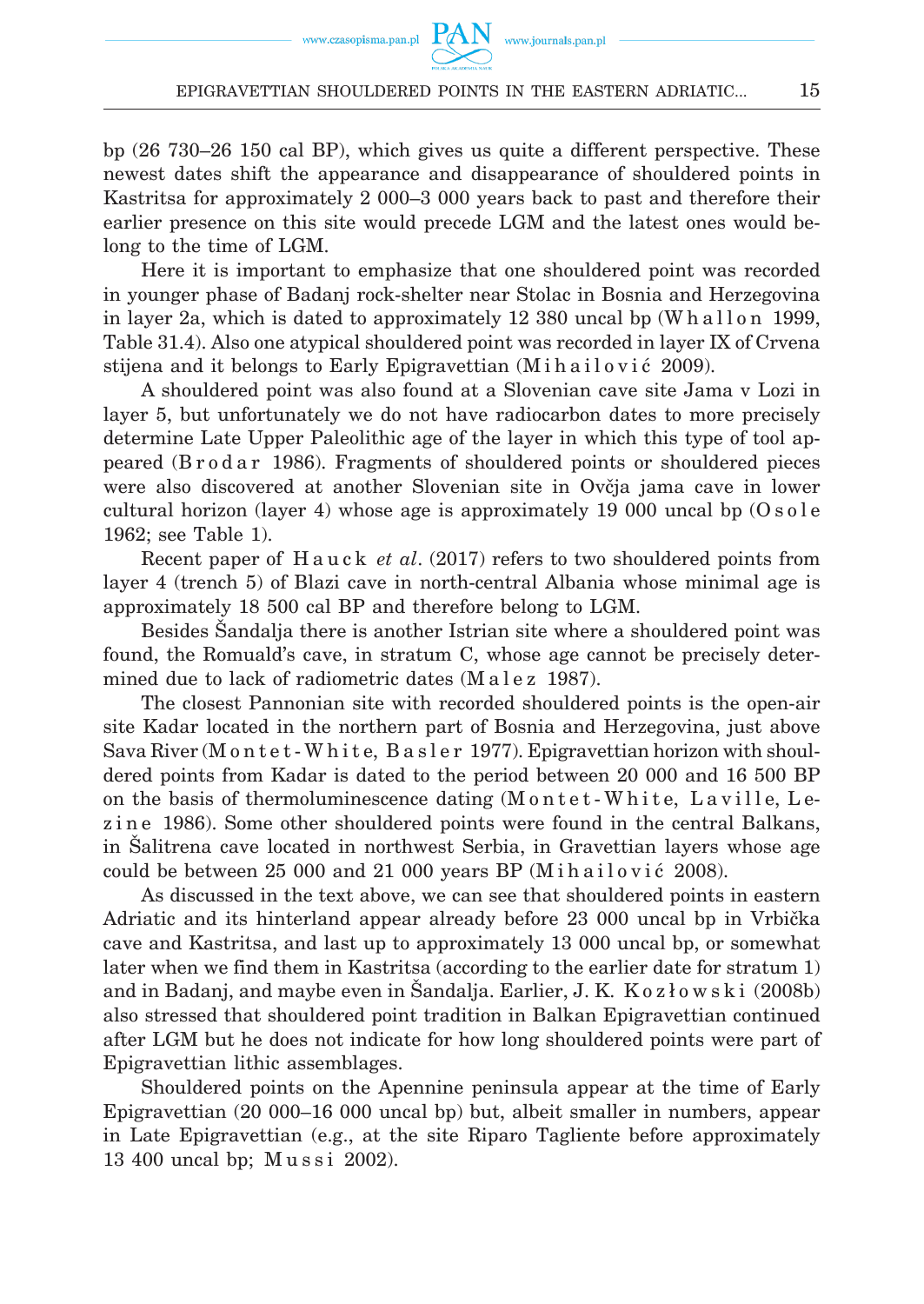

www.journals.pan.p

## IV. Conclusion

To sum up, newly discovered site (Vrbička cave), new radiocarbon dates for an old site (Kastritsa), clarification of some earlier uncertainties associated with a certain site (Šandalja), as well as the literature review of published data for Late Upper Paleolithic sites of eastern Adriatic and its hinterland all suggest there is a need to reconsider chronological position of shouldered points and whether they are justly used as *fossil directeur* for Early Epigravettian.

According to G a m b l e (1986, 132) *was ful type fossils are those which have a short and well-defined chronological existence within the wider development of culture"*. Following Gamble's description of type fossils we conclude that, due to their wide timespan of appearance, shouldered points are not reliable as *fossil directeur* for Early Epigravettian on eastern Adriatic coast and on the Balkan peninsula in general. The same has been observed some time ago for the western Europe (see Straus 1993). According to available archaeological data, in particularly the newest results of radiocarbon dating, the earliest appearance of shouldered points and shouldered pieces in the eastern Adriatic and its hinterlands precedes LGM  $(B \text{ori} \varepsilon, C \text{ristian} \varepsilon)$  2016), and they appear in lithic assemblages until Late Glacial Interstadial Bølling-Allerød, therefore encompassing a long period of approximately 10 000 years. Although they are not reliable as *fossil directeur* for the Early Epigravettian shouldered points were certainly part of the Epigravettian hunters' toolkit.

## REFERENCES

A d a m E.

1999 *The Upper Palaeolithic stone industries of Epirus in their regional setting*, [in:] G. N. Bailey, E. Adam, E. Panagopoulou, C. Perlès, K. Zachos (eds.), *The Palaeolithic Archaeology of Greece and adjacent areas (Proceedings of the ICOPAG Conference, Ioannina 1994)*, British School at Athens Studies 3. London (Noyes Data Corporation / Noyes Publications), p. 137–147.

Bailey G.

- 1999 *The Palaeolithic archaeology and palaeogeography of Epirus with particular reference to the investigations of the Klithi rockshelter*, [in:] G. N. Bailey, E. Adam, E. Panagopoulou, C. Perlès, K. Zachos (eds.), *The Palaeolithic Archaeology of Greece and adjacent areas (Proceedings of the ICOPAG Conference, Ioannina 1994)*, British School at Athens Studies 3. London (Noyes Data Corporation / Noyes Publications), p. 159–169.
- Bailey G. N., Carter P. L., Gamble C. S., Higgs H. P.

1983 *Asprochaliko and Kastritsa: Furter Investigations of Palaeolithic Settlement and Economy in Epirus (North-West Greece)*, Proceedings of the Prehistoric Society 49, p. 15–42.

Balbo A. L., Komšo D., Miracle P. T.

2006 *Prehistory of open karst, further discoveries from the geoarchaeological survey of Polje Čepić, Croatia*, Histria archaeologica 35 (2004), p. 31–40.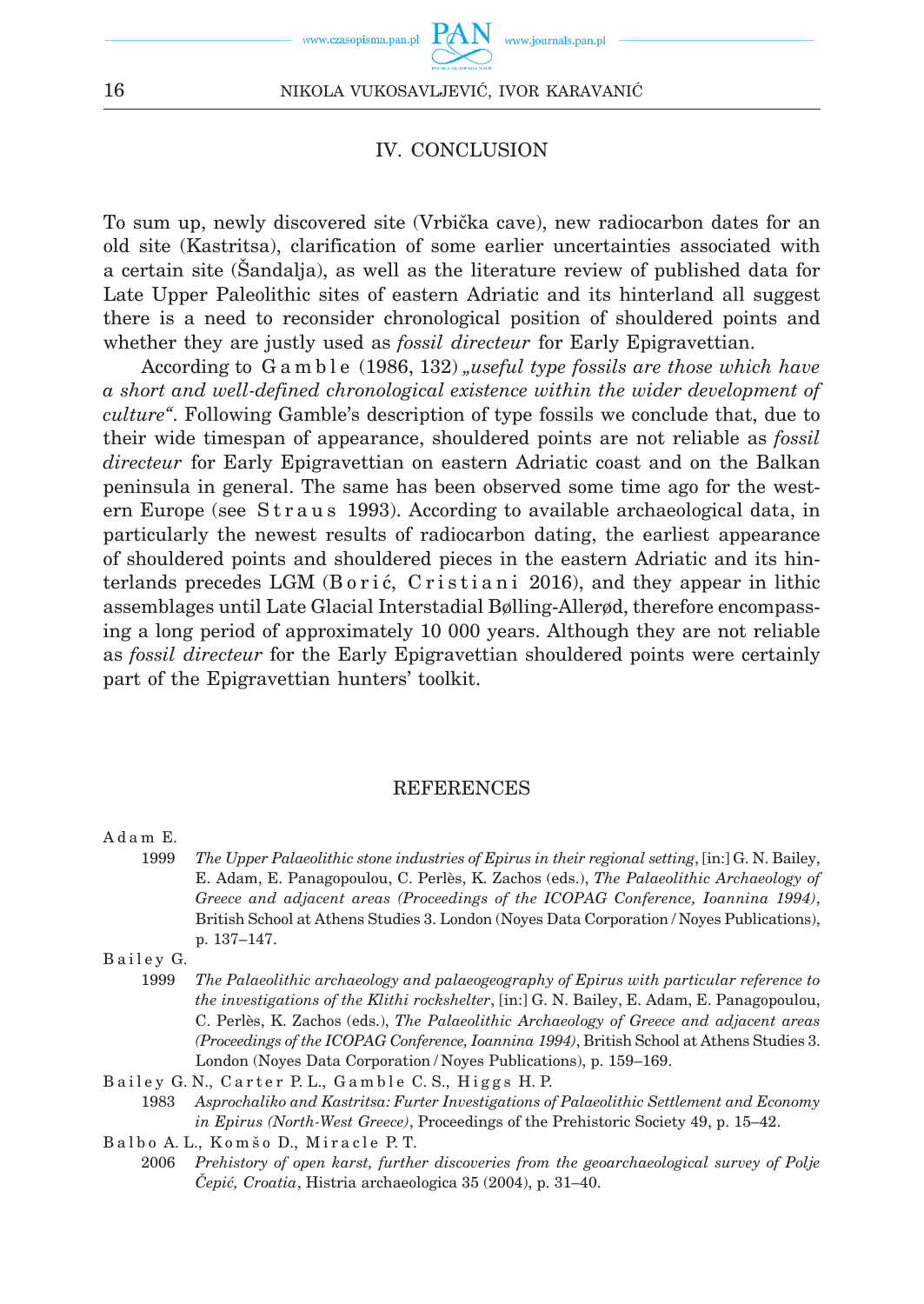Bartolomei G., Broglio A., Palma di Cesnola A.

1979 *Chronostratigraphie et écologie de l'Epigravettien en Italie*, [in:] D. de Sonneville-Bordes (ed.), *La fin des Temps glaciaires en Europe: chronostratigraphie et écologie des cultures du Paléolithique final*, Actes du Colloques International nº 271du CNRS, Paris (Editions du CNRS), p. 297–324.

Basler Dj.

1979 *Le Paléolithique final en Herzégovine*, [in:] D. de Sonneville-Bordes (ed.), *La fin des Temps glaciaires en Europe: chronostratigraphie et écologie des cultures du Paléolithique final*, Actes du Colloques International nº 271du CNRS, Paris (Paris Editions du CNRS), p. 345–354.

Borić D., Cristiani E.

2016 *Social Networks and Connectivity among the Palaeolithic and Mesolithic Foragers of the Balkans and Italy*, [in:] R. Krauss, H. Floss (eds.), *Southeast Europe before Neolithisation. Proceedings of the International Workshop within the Collaborative Research Centres SFB 1070 "RessourcenKulturen", Schloss Hohentübingen, 9th of May 2014*, Ressourcen Kulturen 1, Tübingen (Eberhard Karls Universität Tübingen), p. 73–112.

B r o d a r M.

1986 *Jama v Lozi*, Arheološki vestnik 37, p. 23–76.

B r o n k R a m s e y C.

2009 *Bayesian analysis of radiocarbon dates*, Radiocarbon 51:1, p. 337–360.

B r u s i ć Z.

2005 *Pećina Vlakno*, Hrvatski arheološki godišnjak 1 (2004), p. 197–199.

Bulić F.

- 1891 *Iscrizioni inedite. Salona*, Bullettino di archeologia e storia Dalmatia 1891:4, p. 52–53. Čečuk B., Radić D.
	- 2002 *Vela spila. Naslage gornjeg pleistocena i donjeg holocena*, Vjesnik za arheologiju i historiju dalmatinsku 95, p. 7–51.
- Čečuk B., Radić D.
	- 2005 *Vela spila. Višeslojno pretpovijesno nalazište Vela Luka, otok Korčula*, Vela Luka (Centar za kulturu Vela Luka).
- Farbstein R., Radić D., Brajković D., Miracle P.T.
	- 2012 *First Epigravettian Ceramic Figurines from Europe (Vela Spila, Croatia)*, PLoS ONE 7(7): e41437; doi: 10.1371/journal.pone.0041437.

Forenbaher S.

2002 *Prehistoric Populations of the Island of Hvar*, Collegium Antropologicum 26, p. 361–378. Galanidou N., Tzedakis P.C.

2001 *New AMS dates from Upper Palaeolithic Kastritsa*, Proceedings of the Prehistoric Society 67, p. 271–278.

Gamble C.

- 1986 *The Palaeolithic Settlement of Europe*, Cambridge (Cambridge University Press).
- Harrold B. H., Korkuti M. M., Ellwood B. B., Petruso K. M., Schuldenrein J.
	- 1999 *The Palaeolithic of Southernmost Albania*, [in:] N. Bailey, E. Adam, E. Panagopoulou, C. Perlès, K. Zachos (eds.), *The Palaeolithic Archaeology of Greece and adjacent areas (Proceedings of the ICOPAG Conference, Ioannina 1994)*, British School at Athens Studies 3. London (Noyes Data Corporation / Noyes Publications), p. 361–372.
- Hauck T. C., Ruka R., Gjipali I., Richter J., Vogels O.
	- 2016 *Recent discoveries of Aurignacian and Epigravettian sites in Albania*, Journal of Field Archaeology 41:2, p. 148–161; doi: 10.1080/00934690.2016.1156463.
- Hauck T. C., Nolde N., Ruka R., Gjipali I., Dreier J., Mayer N.
	- 2017 *After the cold: Epigravettian hunter-gatherers in Blazi Cave (Albania)*, Quaternary International 450, p. 150–163; doi: 10.1016/j.quaint.2016.11.045.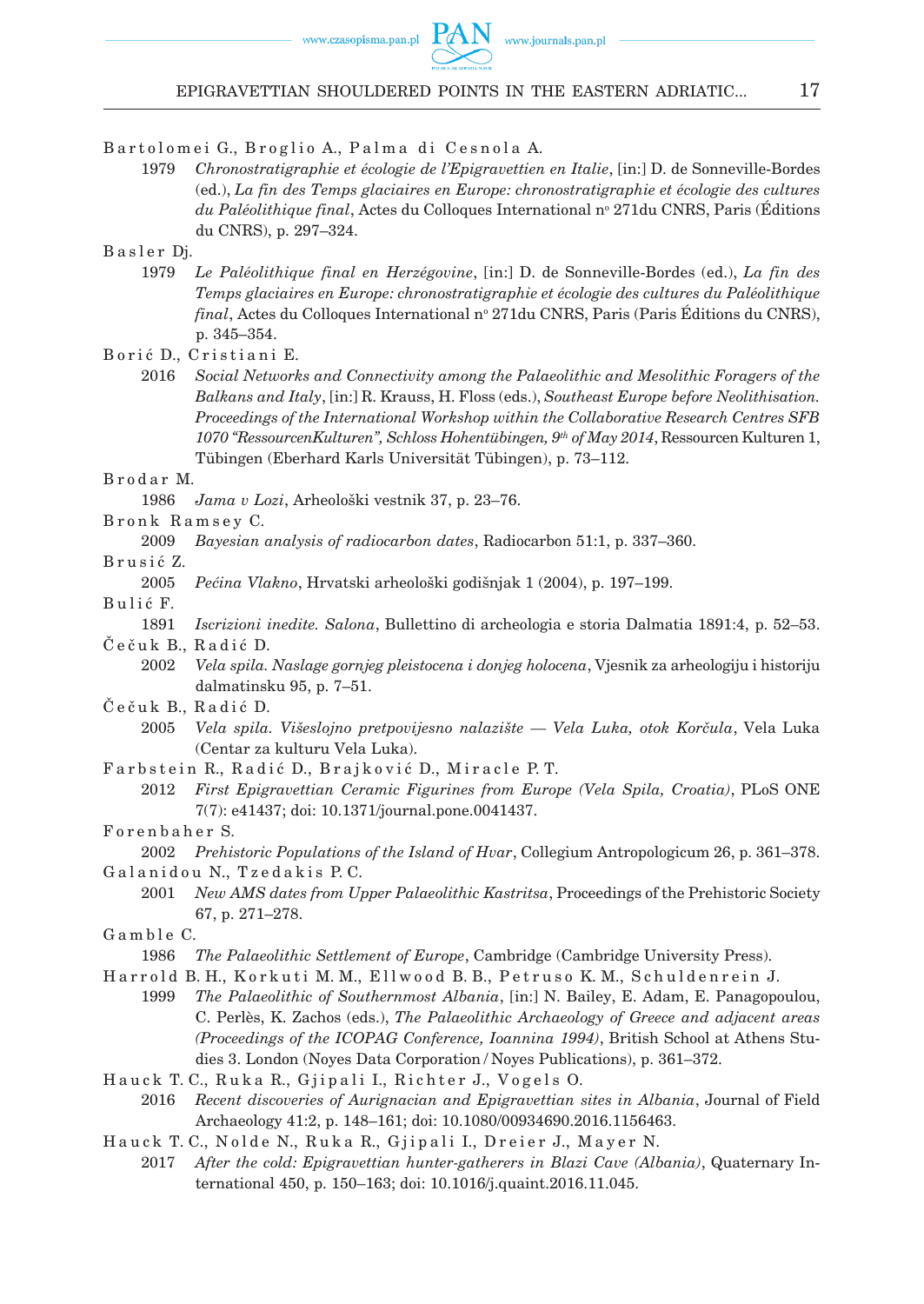www.journals.pan.pl

- Janković I., Komšo D., Ahern J.C.M., Becker R., Gerometta K., Mihelić S., Zubčić K. 2016 *Archaeological Investigation of the Lim Channel in 2014 and 2015 at Romuald's Cave, Abri Kontija 002, Pećina Cave near Rovinjsko Selo, Lim 001 and an Underwater Survey of the Lim Channel*, Histria archaeologica, Bulletin of the Archaeological Museum of Istria 46 (2015), p. 5–23.
- Kaczanowska M., Kozłowski J.K., Sobczyk K.
	- 2010 *Upper Palaeolithic human occupations and material culture at Klissoura Cave 1*, Eurasian Prehistory 7:2, p. 133–285.

#### K aravanić I.

- 1999 *Gornji paleolitik Šandalje II u okviru Jadranske regije* (PhD Thesis, University of Zagreb, Croatia).
- Karavanić I., Ahern J. C. M., Šošić R., Vukosavljević N.
	- 2007 *Pećina Zala*, Hrvatski arheološki godišnjak 3 (2006), p. 213–216.
- Karavanić I., Šošić R., Vukosavljević N., Ahern J.
- 2008 *Sustavna arheološka istraživanja špilje Zale kod Tounja*, Modruški zbornik 2, p. 31–35. Karavanić I., Vukosavljević N., Šošić Klindžić R., Kurtanjek D., Zupanič J.
- 2013 *The Lithic and Bone Industries of the Epigravettian Layers from* Šandalja *II Near Pula*, Vjesnik za Arheologiju i Povijest Dalmatinsku 106, p. 7-73

#### K n e c h t H.

1997 *The History and Development of Projectile Technology Research*, [in:] H. Knecht (ed.), *Projectile Technology*, Interdisciplinary Contributions to Arcaheology, New York and London (Plenum Press), p. 3–35.

#### K o m š o D.

- 2008 *Mezolitik u Hrvatskoj*, Opuscula archaeologica 30 (2006), p. 55–92.
- K o m š o D.
	- 2009 *Limski kanal*, Hrvatski arheološki godišnjak 5 (2008), p. 338–342.
- Koumouzelis M., Ginter B., Kozłowski J. K., Pawlikowski M., Bar-Yosef O., Albert R. M., Litynska-Zajac M., Stworzewicz E., Wojtal P., Lipecki G., Tomek T.,
- B o c h e n s k i Z. M., P a z d u r A.
	- 2001 *The Early Upper Palaeolithic in Greece: The Excavations in Klisoura Cave*, Journal of Archaeological Science 28, p. 515–539.
- Kozłowski J.K.
	- 1992 *The Balkans in the Middle and Upper Palaeolithic: The Gate to Europe or a Cul-de sac?*, Proceedings of the Prehistoric Society 58, p. 1–20.
- K o z ł o w s k i J. K.
	- 1999 *Gravettian/Epigravettian sequences in the Balkans: environment, technologies, hunting strategies and raw material procurement*, [in:] G. N. Bailey, E. Adam, E. Panagopoulou, C. Perlès, K. Zachos (eds.), *The Palaeolithic Archaeology of Greece and adjacent areas (Proceedings of the ICOPAG Conference, Ioannina 1994)*, British School at Athens Studies 3. London (Noyes Data Corporation / Noyes Publications), p. 319–329.
- K o z ł o w s k i J. K.
	- 2008a *End of the Aurignacian and the beginning of the Gravettian in the Balkans*, [in:] A. Darlas, D. Mihailović (eds.), *The Palaeolithic of the Balkans*, BAR International Series 1819. Oxford (Archaeopress), p. 3–14.
- K o z ł o w s k i J. K.
	- 2008b *The shouldered point horizon and the impact of the LGM on human settlement distribution in Europe*, [in:] J. Svoboda (ed.), *Petřkovice. On shouldered points and female figu rines*, The Dolní Věstonice Studies 15, Brno (Archeologický ústav AV ČR), p. 181–192.
- K o z ł o w s k i J. K., K a c z a n o w s k a M.
	- 2004 *Gravettian/Epigravettian sequences in the Balkans and Anatolia*, Mediterranean Archaeology and Archaeometry 4:1, p. 5–18.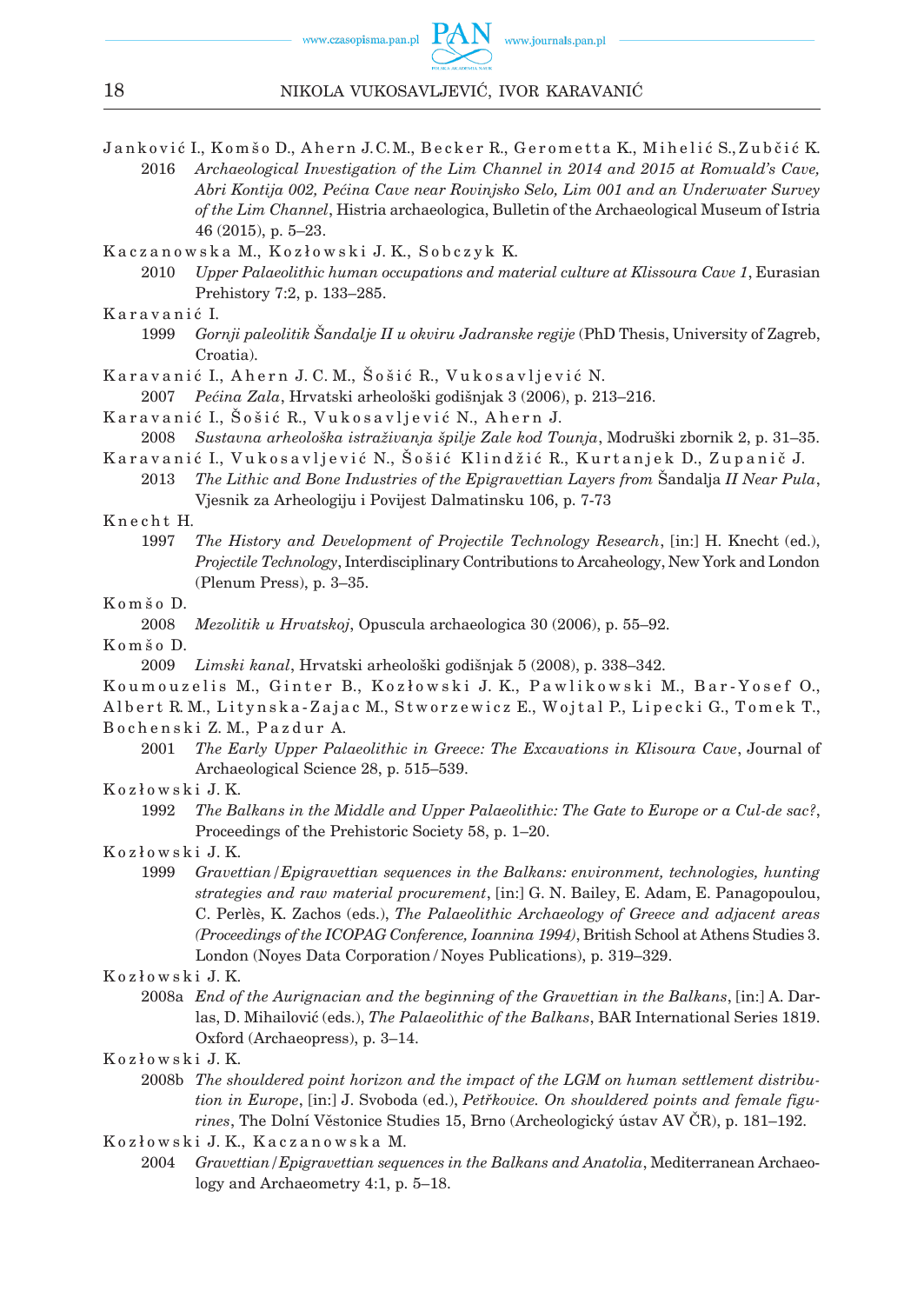### EPIGRAVETTIAN SHOULDERED POINTS IN THE EASTERN ADRIATIC... 19

#### Malez M.

- 1987 *Pregled paleolitičkih i mezolitičkih kultura na području Istre*, Izdanja Hrvatskog arheološkog društva 11:2 (1986), p. 3–47.
- Malez M., Vogel J.C.
	- 1969 *Rezultati određivanja apsolutne starosti pleistocenskih naslaga Šandalje II kod Pule u Istri*, Geološki vjesnik 22 (1968), p. 121–133.

#### Malez M., Poje M.

- 1976 *Quartäre lössartige Ablagerungen bei Savudrija in nordwestlichen Istrien*, Bulletin Scientifique. Conseil des Academies des Sciences et des Arts de la RSF de Yougoslavie (section A) 21:3–6, p. 70–72.
- Malez M., Sliepčević A., Srdoč D.
	- 1979 *Određivanje starosti metodom radioaktivnog ugljika kvartarnim naslagama na nekim lokalitetima u dinarskom kršu*, Rad Jugoslavenske akademije znanosti i umjetnosti 383, p. 227–271.
- Mihailović B.
	- 2008 *The Gravettian site Šalitrena pećina near Mionica (Western Serbia)*, [in:] A. Darlas, D. Mihailović (eds.), *The Palaeolithic of the Balkans*, BAR International Series 1819, Oxford (Archaeopress), p. 101–106.
- Mihailović D.
	- 1998 *Gornji paleolit i mezolit Crne Gore* (PhD Thesis, University of Belgrade, Serbia).
- Mihailović D.
	- 2009 *Upper Palaeolithic and Mesolithic chipped stone industries from Crvena stijena*, Prehistoric settlements in caves and rock-shelters of Serbia and Montenegro, fasc. II, Beograd (University of Belgrade, Faculty of Philosophy, Center for Archaeological Research).
- Mihailović D., Mihailović B.
	- 2007 *Considérations sur le Gravettien et l'Épigravettien ancien des Balkans de l'Ouest*, Paleo 19, p. 115–130.
- M iracle P. T.
	- 1995 *Broad-Spectrum Adaptations Re-Examined: Hunther-Gatherer Responses to Late Glacial Environmental Changes in the Eastern Adriatic* (PhD Thesis, University of Michigan, Ann Arbor, USA).

#### Miracle P.

1997 *Early Holocene foragers in the karst of northern Istria*, Poročilo o raziskovanju paleolitika, neolitika in eneolitika v Sloveniji 24, p. 43–61.

#### Miracle P.

2001 *Feast or Famine? Epipalaeolithic subsistence in the northern Adriatic basin*, Documenta Praehistorica 28, p. 177–197.

#### Miracle P.T.

2005 *Excavations at Pupićina Cave: Preliminary results of the 1999, 2001 and 2002 field seasons*, Histria archaeologica 34 (2003), p. 5–37.

#### Miracle P.

- 2006 *Introduction to the Pupićina Cave Project*, [in:] P. T. Miracle, F. Forenbaher (eds.), *Prehistoric herders of northern Istria. The Archaeology of Pupićina Cave*, vol. 1, Monografije i katalozi 14, Pula (Arheološki muzej Istre), p. 1–29.
- Miracle P.T., Forenbaher S.
	- 2000 *Pupićina Cave Project: Brief summary of the 1998 season*, Histria archaeologica 29 (1998), p. 27–48.

Miracle P., Sturdy D.

1994 *Alternative interpretations of the Late Upper Paleolithic in Central Europe*, Annual Review of Anthropology 23, p. 483–508.

<sup>1991</sup> *Chamois and the Karst of Herzegovina*, Journal of Archaeological Science 18, p. 89–108. Montet-White A.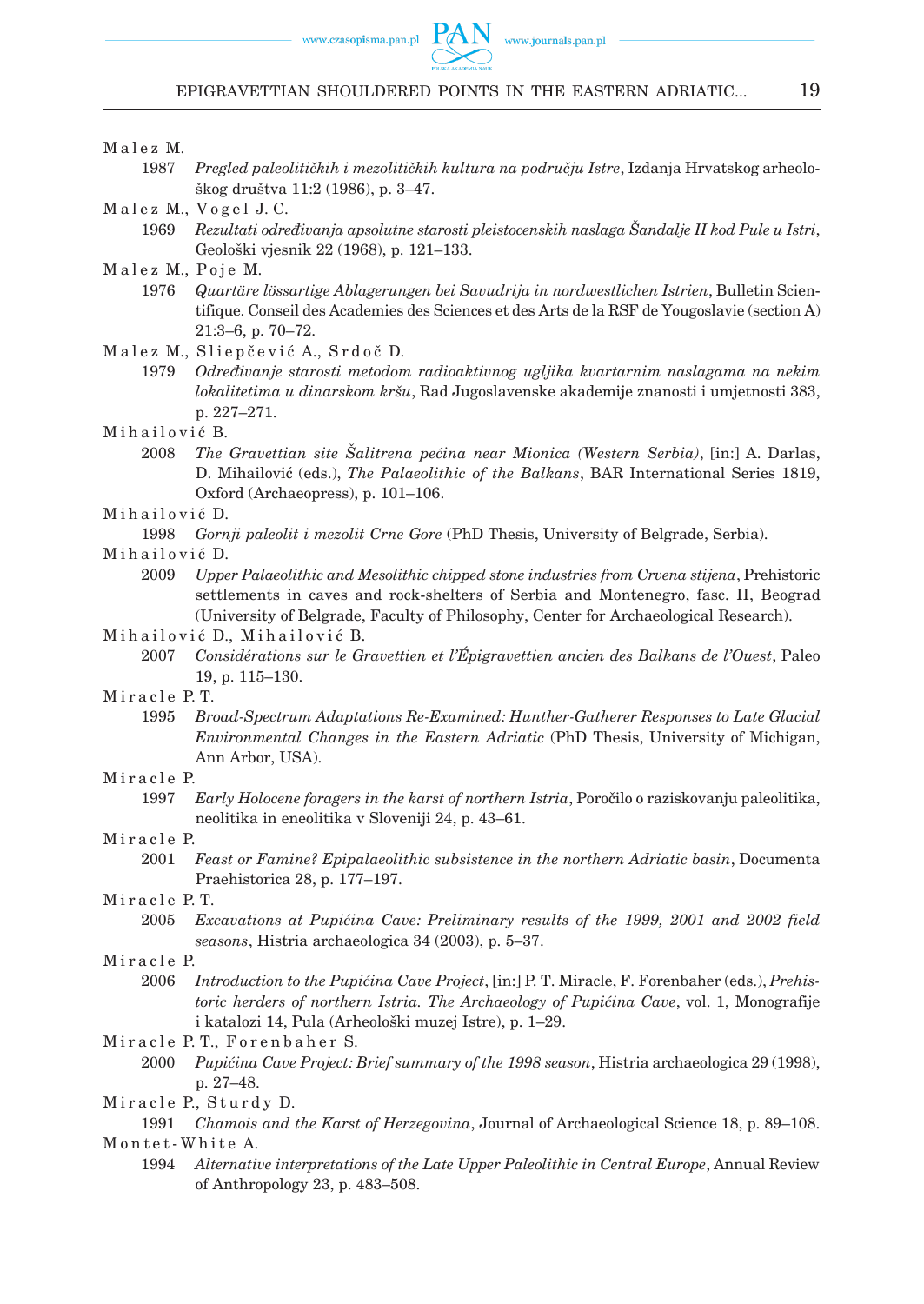#### Montet-White A.

- 1999 *A scarcity of MUP sites in the Sava Valley, stratigraphic hiatus and/or depopulation*, [in:] W. Roebroeks, M. Mussi, J. Svoboda, K. Fennema (eds.), *Hunters of the Golden Age. The mid Upper Palaeolithic of Eurasia 30,000–20,000 BP*, Analecta Praehistorica Leidensia 31, Leiden (University of Leiden), p. 241–247.
- Montet-White A., Kozłowski J.
	- 1983 *Les industries à pointes à dos dans les Balkans*, Rivista di Scienze Preistoriche 38:1–2, p. 371–399.
- Montet-White A., Basler Dj.
	- 1977 *L'industrie gravettienne de Kadar en Bosnie du Nord (Yougoslavie)*, Bulletin de la Société préhistorique française. Études et travaux 74:2, p. 531–544.
- Montet-White A., Laville H., Lezine A.-M.
	- 1986 *Le Paléolithique en Bosnie du Nord. Chronologie, environment et préhistoire*, L'Anthropologie 90:1, p. 29–88.
- Mussi M.
	- 2002 *The Earliest Italy. An Overview of the Italian Palaeolithic and Mesolithic*, New York (Kluwer Academic Publisher).
- Obelić B., Horvatinčić N., Srdoč D., Krajcar Bronić I., Sliepčević A., Grgić S. 1994 *Rudjer Bošković Institute radiocarbon measurements XIII*, Radiocarbon 36:2, p. 303–324.
- Oros Sršen A., Brajković D., Radović S., Mauch Lenardić J., Miracle P.T.
	- 2014 *The Avifauna of Southern Istria (Croatia) During the Late Pleistocene: Implications for the Palaeoecology and Biodiversity of the Northern Adriatic Region*, International Journal of Osteoarchaeology 24, p. 289–299.

#### Osole F.

- 1974 *Radiokarbonske datacije v slovenskem paleolitiku*, [in:] *Opuscula Iosepho Kastelic sexage nario dicata*, Situla 14/15, p. 25–33.
- Osole R.
	- 1962 *Mlajši paleolitik iz Ovčje jame*, Arheološki vestnik 13/14, p. 129–144.
- Percan T., Komšo D., Bekić L.
	- 2009 *Ljubićeva pećina*, Hrvatski arheološki godišnjak 5 (2008), p. 344–347.
- Petruso K. M., Ellwood B. B., Harrold F. B., Korkuti M.
	- 1994 *Radiocarbon and archaeomagnetic dates from Konispol Cave, Albania*, Antiquity 68, p. 335–339.
- Pilaar Birch S. E., Miracle P.
	- 2015 *Subsistence continuity, change, and environmental adaptation at the site of Nugljanska, Istria, Croatia*, Environmental Archaeology 20:1, p. 30–40; doi: 10.1179/1749631414Y. 0000000051.
- Pilaar Birch S. E., Miracle P.
	- 2017 *Human Response to Climate Change in the Northern Adriatic During the Late Pleistocene and Early Holocene*, [in:] G. G. Monks (ed.), *Climate Change and Human Responses. A Zooarchaeological Perspective*, Vertebrate Paleobiology and Paleoanthropology Series. Dordrecht (Springer), p. 87–100.

Radić D., Lugović B., Marjanac L.J.

Reimer P.J., Bard E., Bayliss A., Beck J. W., Blackwell P.G., Bronk Ramsey C., Buck

C. E., Cheng H., Edwards R. L., Friedrich M., Grootes P. M., Guilderson T. P., Hafli-

dason H., Hajdas I., Hatté C., Heaton T. J., Hoffmann D. L., Hogg A. G., Hughen

K. A., Kaiser K. F., Kromer B., Manning S. W., Niu M., Reimer R. W., Richards D.

A., Marian Scott E., Southon J. R., Staff R. A., Turney C. S. M, van der Plicht J.

2013 *IntCal13 and Marine13 Radiocarbon Age Calibration Curves 0-50,000 Years cal BP*, Radiocarbon 55:4, p. 1869–1887.

<sup>2008</sup> *Napuljski žuti tuf (NYT) iz pleistocenskih naslaga u Veloj spili na Korčuli: dragocjeni marker prijelaza iz paleolitika u mezolitik*, Opuscula archaeologica 31, p. 7–26.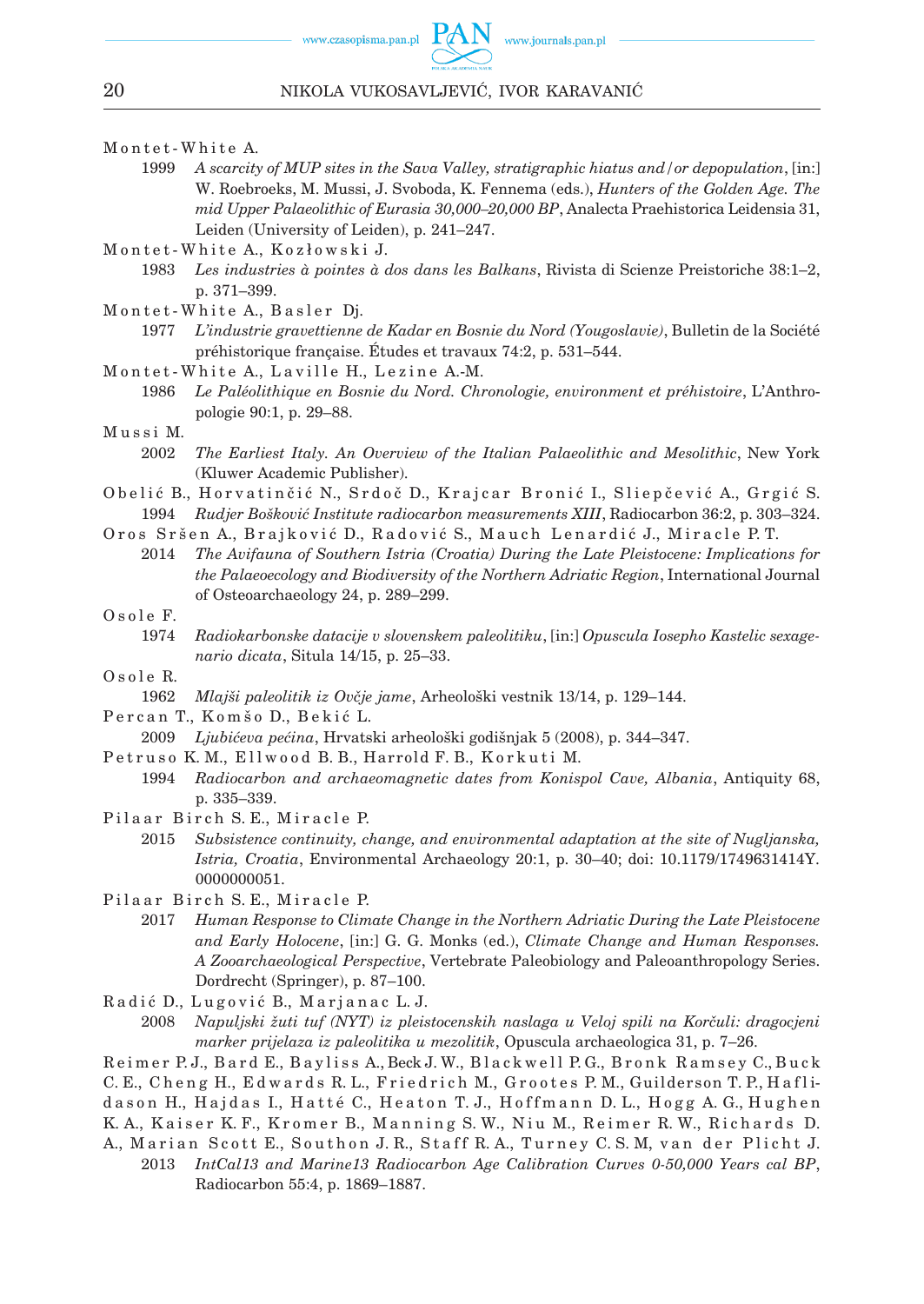Richards M. P., Karavanić I., Pettitt P., Miracle P.

2015 *Isotope and faunal evidence for high levels of freshwater fish consumption by Late Glacial humans at the Late Upper Palaeolithic site of Sandalja II, Istria, Croatia*, Journal of Archaeological Science 61, p. 204–212.

Simonet A.

- 2013 *Premier bilan des fouilles effectuées dans la Grotte de Ljubić (2008–2011) (mission archéologique Monaco-Croatie)*, Bulletin du Musée d'anthropologie préhistorique de Monaco 53, p. 93–102.
- Srdoč D., Sliepčević A., Planinić J., Obelić B., Breyer B.
	- 1973 *Rudjer Bošković radiocarbon measurements II*, Radiocarbon 15:2, p. 435–441.
- Straus L.G.
	- 1993 *Upper Paleolithic Hunting Tactics and Weapons in Western Europe*, [in:] G. Peterkin, H. Bricker, P. Mellars (eds.), *Hunting and Animal Exploitation in the Later Paleolithic and Mesolithic of Eurasia*, Archaeological Papers of the American Anthropological Association 4, Washington, DC (American Anthropological Association), p. 83-93.
- Šošić Klindžić R., Karavanić I., Vukosavljević N., Ahern J.C.M. 2015a *Smještaj, stratigrafija, kronologija i tijek iskopavanja špilje Zale*, [in:] N. Vukosavljević,
	- I. Karavanić (eds.), *Arheologija špilje Zale. Od paleolitičkih lovaca skupljača do rimskih osvajača*, Modruš (Katedra Čakavskog sabora Modruše), p. 15–48.
- Šošić Klindžić R., Radović S., Težak-Gregl T., Šlaus M., Perhoč Z., Altherr R., Hu-
- lina M., Gerometta K., Boschian G., Vukosavljević N., Ahern J.C.M., Janković I., Richards M., Karavanić I.
- 2015b *Late Upper Paleolithic, Early Mesolithic and Early Neolithic from the cave site Zemunica near Bisko (Dalmatia, Croatia)*, Eurasian Prehistory 12:1–2, p. 3–46.

Vujević D., Parica M.

2011 *Nakit i umjetnost pećine Vlakno*, Archaeologia Adriatica 3 (2009), p. 23–34.

Whallon R.

1999 *The lithic tool assemblages at Badanj within their regional context*, [in:] G. N. Bailey, E. Adam, E. Panagopoulou, C. Perlès, K. Zachos (eds.), *The Palaeolithic Archaeology of Greece and adjacent areas (Proceedings of the ICOPAG Conference, Ioannina 1994)*, British School at Athens Studies 3. London (Noyes Data Corporation / Noyes Publications), p. 330–342.

Addresses of the Authors Nikola Vukosavljević Department of Archaeology Faculty of Humanities and Social Sciences University of Zagreb Ivana Lučića 3, 10000 Zagreb **CROATIA** e-mail: nvukosav@ffzg.hr

Ivor Karavanić Department of Archaeology Faculty of Humanities and Social Sciences University of Zagreb Ivana Lučića 3, 10000 Zagreb **CROATIA** 

> Department of Anthropology University of Wyoming Laramie, WY, 82071 United States of America e-mail: ikaravan@ffzg.hr